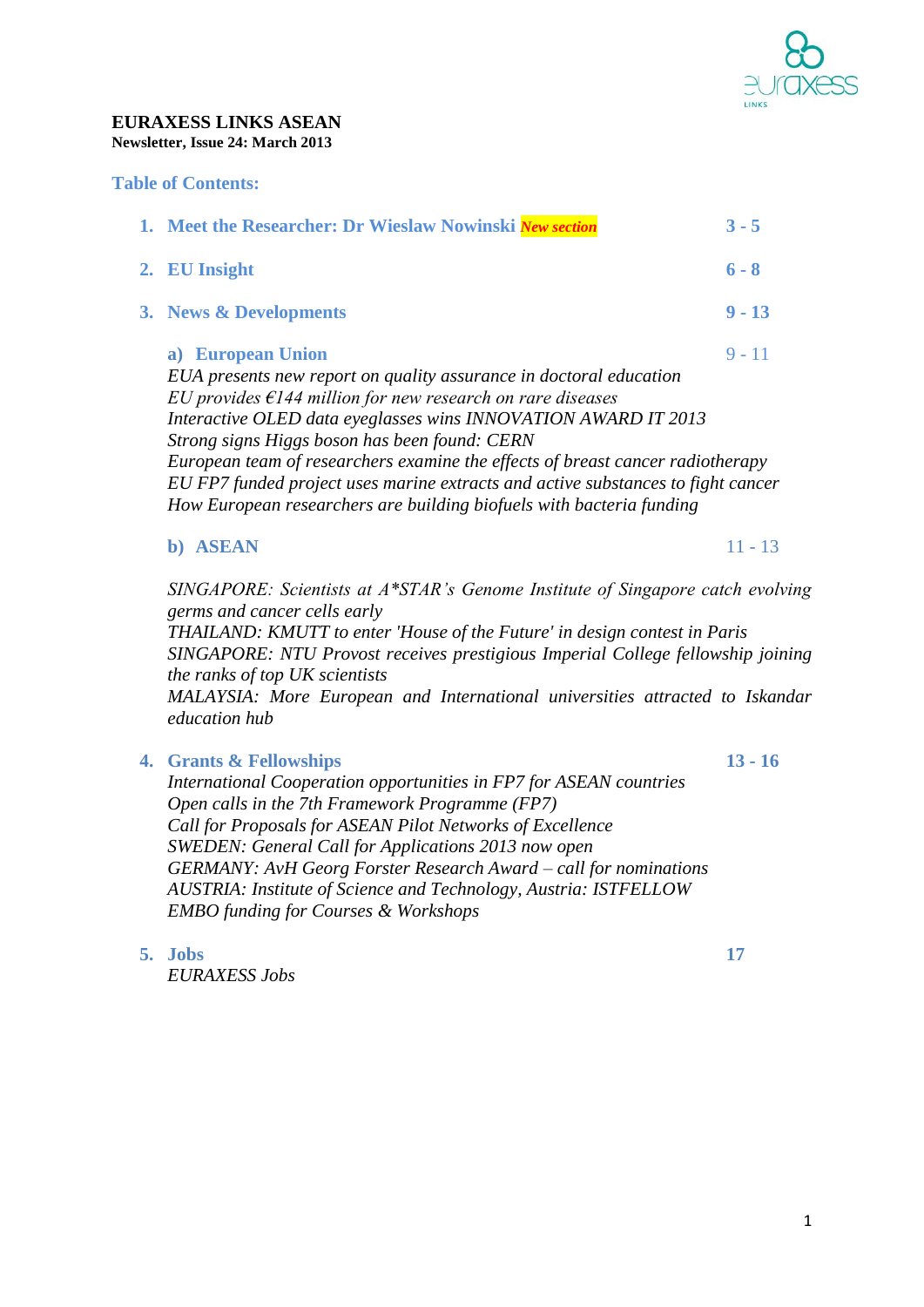

### **6. Forthcoming Events 17 - 23**

*EMBO Events Calendar EU Centre in Singapore INDONESIA: Call for Papers - 2013 International Conference on Computer, Control, Informatics and its Applications, Jakarta, 19 – 21 November INDONESIA: HABITechno 2013, 11 November 2013 SINGAPORE: 3rd Nano Today Conference, 8 – 11 December 2013 SINGAPORE: World Health Summit, Regional Meeting, 8 – 10 April 2013 THAILAND: Workshop on Iterative Risk Management for Climate Change Adaptation, 22 – 26 April 2013 THAILAND: 13th Science Council of Asia Conference and International Symposium, 7 – 9 May 2013 BELGIUM: World Research and Innovation Congress, 5 & 6 June 2013, Brussels BELGIUM: The 1st International conference on Internet Science, Brussels, 10 & 11 April 2013 DENMARK: 21st European Biomass Conference and Exhibition, Copenhagen, 3 – 7 June 2013 FRANCE: International Workshop on Organic Matter Spectroscopy 2013 (WOMS 2013), 16 – 19 July 2013 GERMANY: Graphene Week 2013, Chemnitz, 2 – 7 June 2013 GERMANY: Future Megacities in Action, Hamburg, 14 – 16 May 2013 SPAIN: Cleantech Forum Europe 2013 - Re-imagining Cleantech: Unlocking Growth in an Open Innovation World, Bilbao, 16-18 April 2013 SPAIN: CONCORDi-2013: 4th European Conference on Corporate R&D and Innovation, Seville, 26 & 27 September 2013 SPAIN: Fifth International Conference on Environmental, Industrial and Applied Microbiology - BioMicroWorld2013, Madrid, 2 – 4 October 2013 SWITZERLAND: Environment and Health – Bridging South, North, East and West, Basel, 19 – 23 August 2013*

| 7. Resources                  |  |
|-------------------------------|--|
| 8. About EURAXESS Links ASEAN |  |
| 9. About this newsletter      |  |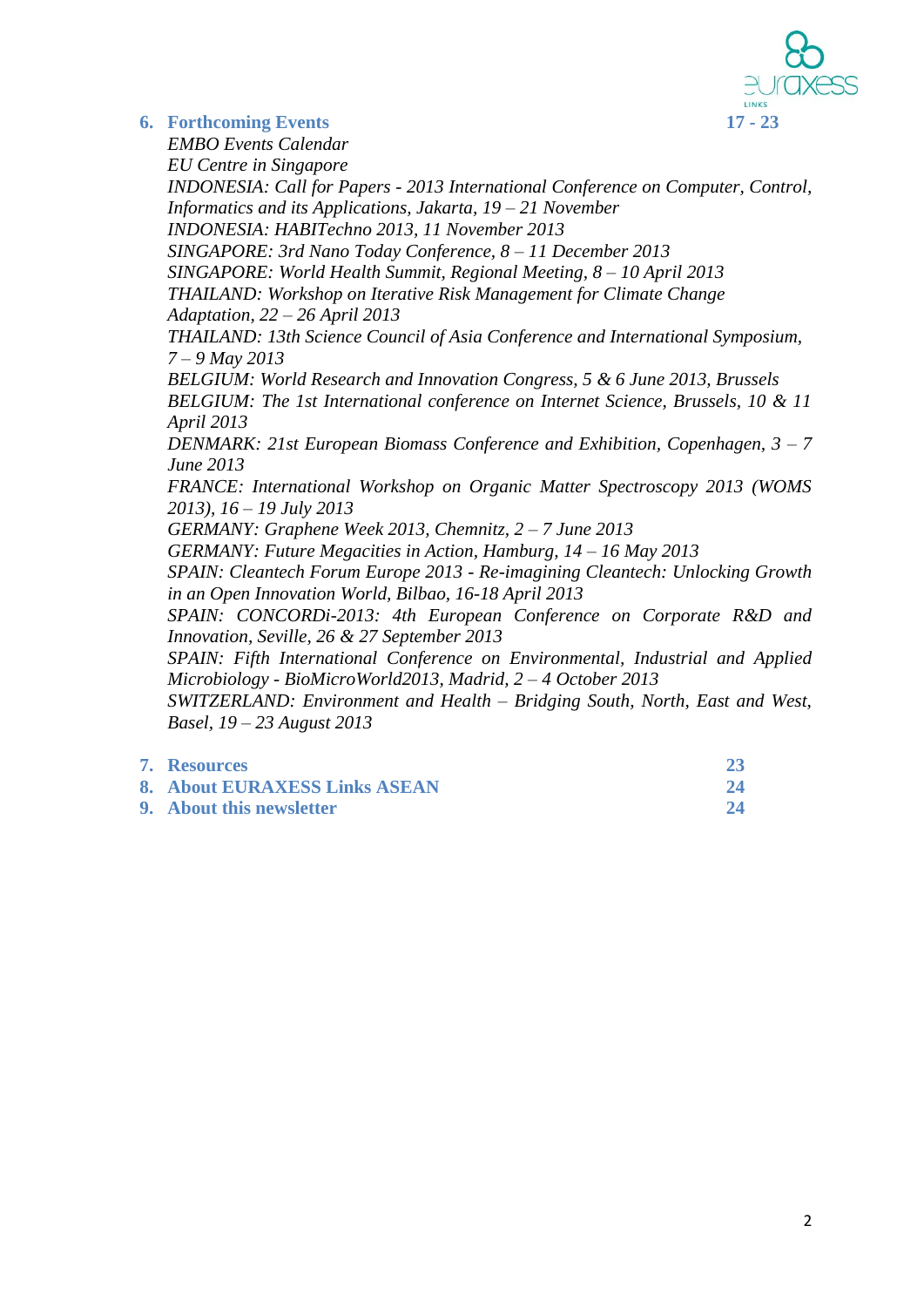

# **1. Meet the Researcher: Interview with Dr Wieslaw Nowinski**



Dr Wieslaw Nowinski is the creator of the "world's most gorgeous" human brain atlases. Born and educated in Poland he is currently working as principal scientist and director of A\*STAR's Biomedical Imaging Lab in Singapore. His research includes brain atlases, stroke, deep brain stimulation, brain quantification, neuroinformatics, medical image processing, virtual reality, computer-assisted diagnosis and treatment, and future directions in computer-aided radiology and surgery. He holds 515 publications to his name, has filed 50 patent applications, and he and his team have developed 26 brain atlas products used worldwide in neurosurgery, neuroradiology, neurology, brain mapping, and neuroeducation. These atlases have been commercially licensed to 16 companies. He has started 3 high-tech companies from his lab. Dr Nowinski has been conferred with 38 awards and honours. He has just been named Pioneer in Medicine in 2013.

### **Q: Dr Nowinski, you have just been named Pioneer in Medicine 2013. Congratulations! However, this is just one of the almost 40 honours that you have been awarded with for your work. Could you tell us a little bit about your research?**

#### *A: Thank you.*

*My research, generally, covers computer-assisted diagnosis, treatment and medical education; medical image processing; virtual reality; and future directions in computeraided radiology and surgery. My focus is on brain atlases, stroke, deep brain stimulation, brain quantification, and neuroinformatics. I have proposed a number of new concepts, including atlas-assisted processing of medical images (US patent), do-it-yourself neurosurgery (published), helical stereotaxy (US patent), operating room of the future (published), probabilistic functional atlas (US patent), probabilistic stroke atlas (patent pending), and atlas-assisted stroke image processing (US patent).*

*This research has resulted in 515 publications and 50 patent applications filed (30 already granted, 15 in USA). With my team we have developed 26 brain atlas products used worldwide in neurosurgery, neuroradiology, neurology, brain mapping, and neuroeducation. Three high-tech companies have been spun off from my lab, and two more are in the process.*

### **Q: Which impact do you think does your work have to improve the lives of ordinary people?**

*A: A direct impact of my work is surgical treatment of Parkinson's disease patients and, generally, any patients treated with deep brain stimulation for movement and motor disorders, pain, epilepsy, and psychiatric disorders. I have introduced several new concepts to atlas-assisted stereotactic and functional neurosurgery. The electronic brain atlases created by me have been incorporated in about 1,200 neurosurgical workstations and distributed worldwide by leading surgical companies, including Medtronic (USA), BrainLab (Germany) and Elekta (Sweden). These atlases have been commercially licensed to 16 companies and a few more companies are in the process of licensing them.*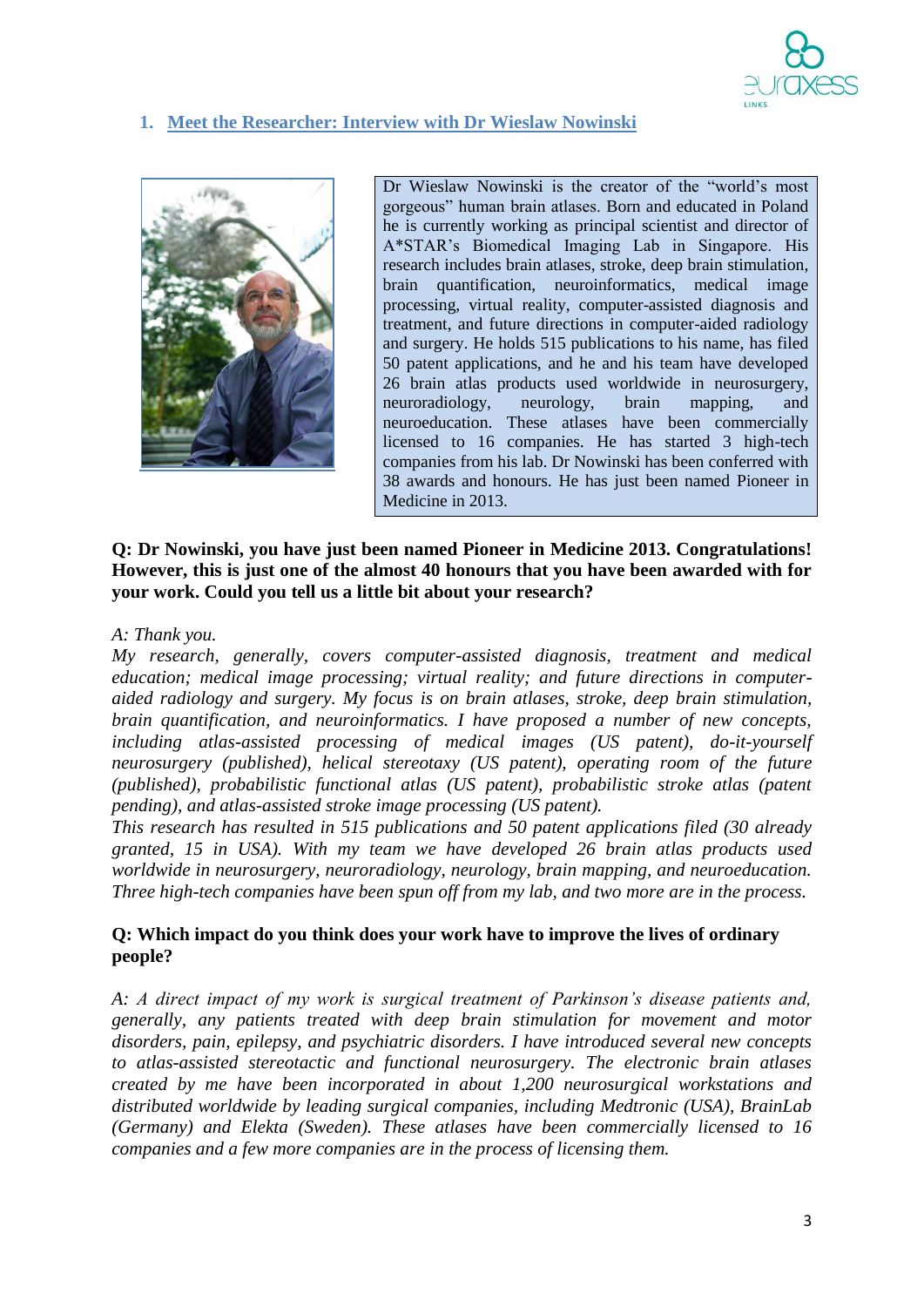

*Indirect impact is through medical education and training. Ten brain atlases have been distributed by a leading medical publisher Thieme, New York-Stuttgart to about 7,000 medical institutions and individual clinicians. The iPad version of the atlas is being introduced to medical schools.*

*I expect more impact in the near future. We are in the process of forming a stroke company with a US investor and Johns Hopkins Hospital, USA. The company will focus on diagnosis, treatment and prediction of ischemic and haemorrhagic strokes. Moreover, with Mayo Clinic, USA we work on a PET/CT brain atlas to assist diagnosis of Alzheimer's disease.*

### **Q: What motivates you as a researcher?**

*A: Challenging problems to solve. Helping humanity. As stated in one of my journal papers: "If a clinician helps thousands of patients and a researcher could help thousands of clinicians, then doing medical research is the most rewarding job".*

### **Q: You started your professional career in Poland at a time when the mobility of researchers was still very much curtailed. How did the political changes of the late 1980s affect your work as a researcher?**

*A: I received broad and solid education in Poland. I studied and worked with many gifted and creative individuals. In Poland my concepts could be published but not made real. This changed when I moved to Singapore with its entrepreneurial spirit, efficient IP management, strong R&D commercialization, and of course a great R&D team. So I benefited of strengths of both countries.*

### **Q: As a European working in Asia how important is the scientific cooperation between these two regions and what are your predictions for the future of cooperation?**

*A: My experience shows that this cooperation is very beneficial to both sides. I have strong linkages with European institutions and companies. We work on stroke with several centers in Poland and Italy. With Prof. A.L. Benabid of France, the inventor of deep brain stimulation and one of the most innovative neurosurgeons, we have published several papers and developed one commercial brain atlas. Our brain atlases are distributed by abovementioned Thieme and we have an excellent partnership with its branch in Stuttgart. Leading image-guided surgery companies, such as BrainLab (Germany) and Elekta (Sweden) distribute our brain atlases in their neurosurgical workstations.*

#### **Q: As a scientist which goals are you still hoping to achieve?**

*A: I think that we are just touching the tip of the iceberg. I have lots of short- and long-term goals and dreams in my mind. To form the stroke company and make it successful we need to complete the validation of our patented algorithms and develop efficient CAD systems for ischemic and haemorrhagic strokes, both for emergency room and stroke center. Another startup under negotiations is on brain atlases for medical and layman education. It requires me to design simple and low cost products about the most complex organ.* 

*Our brain atlas development is a long-term effort. In contrast to EU and US brain projects (with bottom-up approaches), my approach is top-down by building the whole brain model first and then parcellating it into smaller and smaller components. We have started with 3D neuroanatomy (including structural, vascular and connectional), which is the foundation of any brain efforts, and keep extending our work towards brain function and neurological*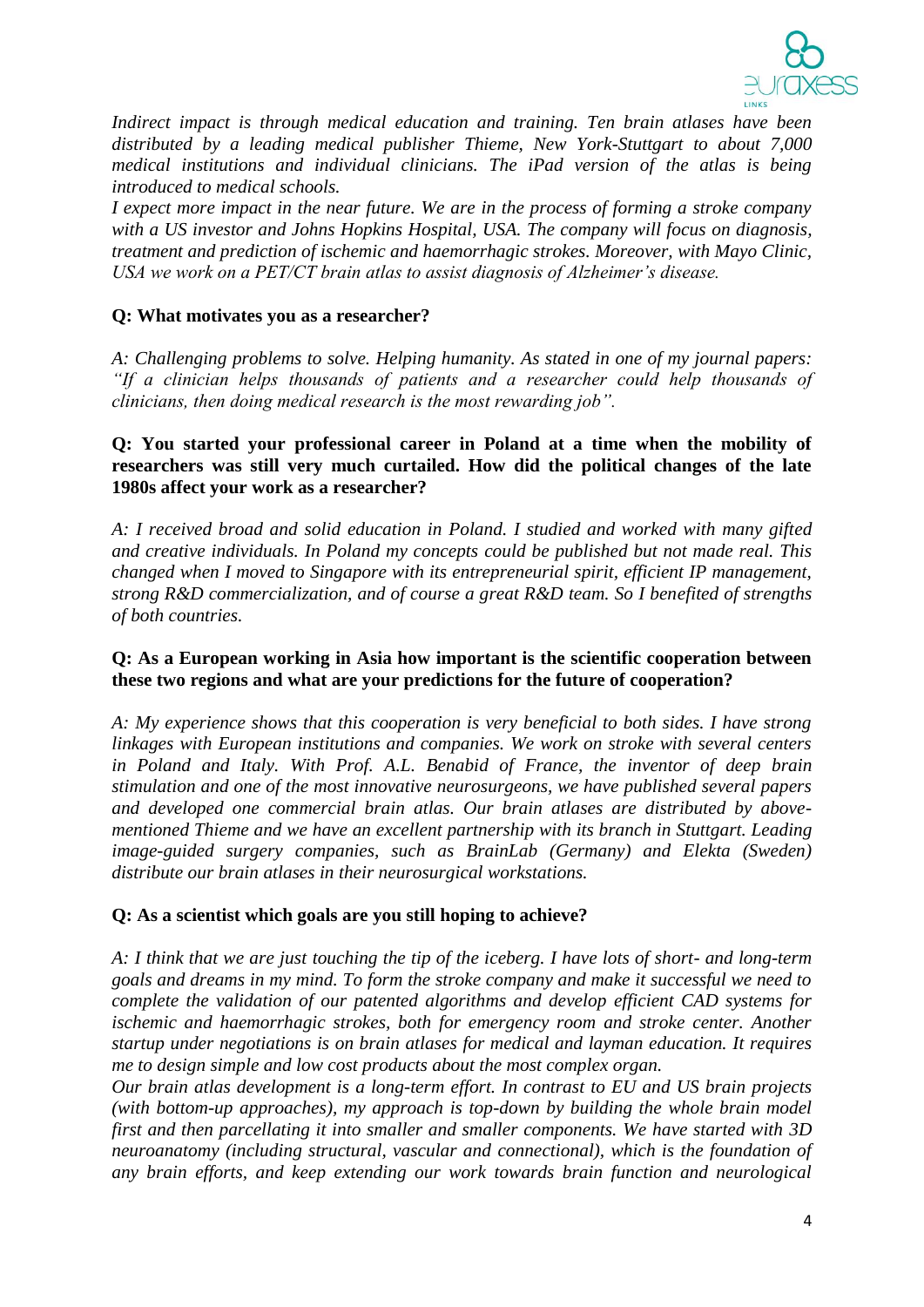

*disorders. This approach allows us to keep delivering solutions (including frequent products) during the process of development, without lengthy waiting for the final results. Our brain atlasing effort is at the right time, as both USA and EU are committed to spend billions over the next decade on brain research.*

### **Thank you very much for the interview!**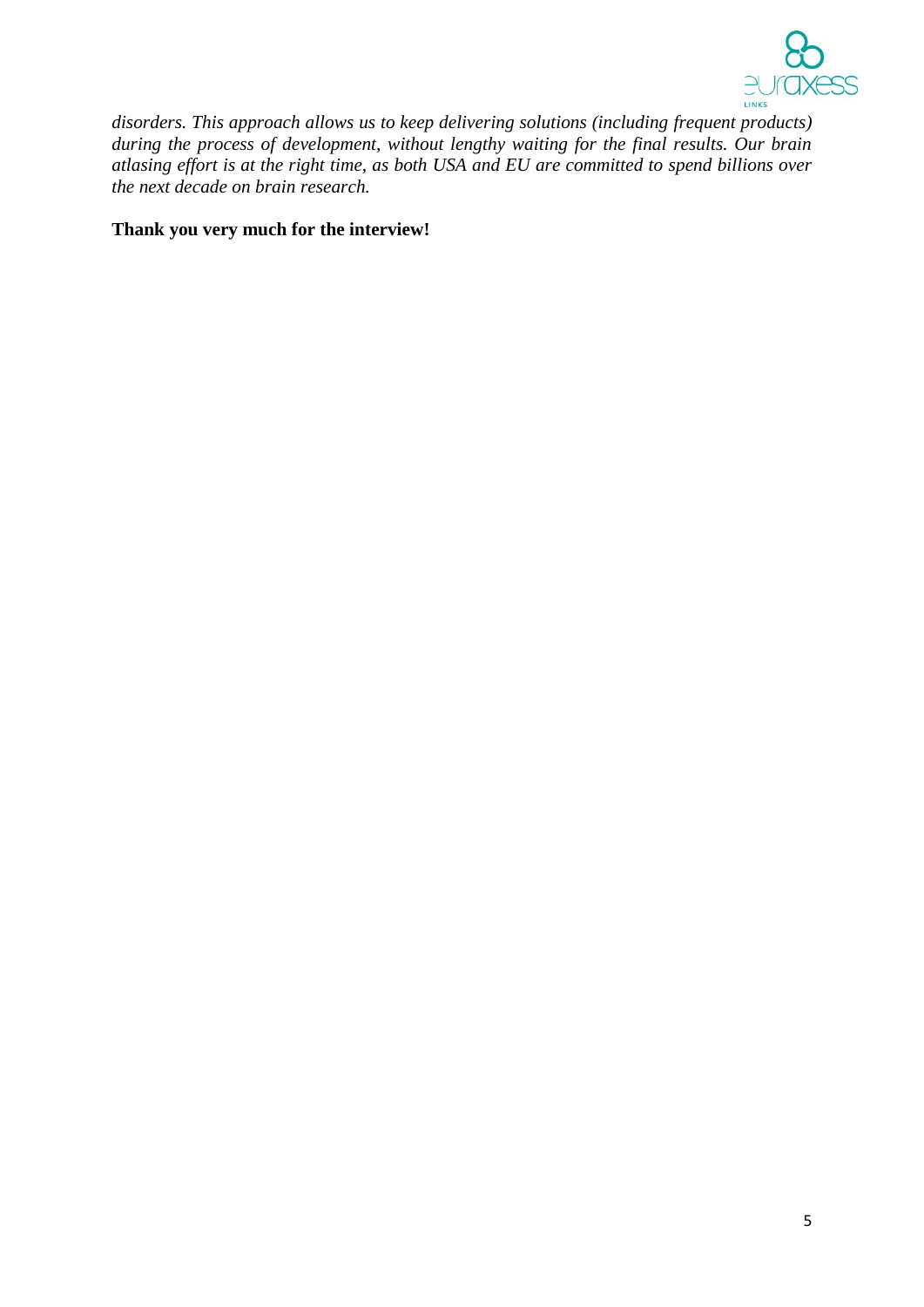

# **2. EU Insight**

# **Unitary Patent Protection – Historic Achievement for the EU**

On 19 February 2013, 24 member states (MS) signed an agreement sealing the establishment of a [Unified Patent Court](http://www.epo.org/law-practice/unitary/patent-court.html) (UPC) for the European Union (on 5 March 2013 another MS joint the signatory countries; see Unitary Patent - [Ratification Process](http://ec.europa.eu/internal_market/indprop/patent/ratification/index_en.htm) for the current state of ratification and the list of participating countries; the only two exceptions are Italy and Spain). The UPC is the third element of the so-called "**EU patent package**" – a legislative initiative agreed upon on 11 December 2012 by the MS and the European Parliament after nearly four decades of discussions and failed agreements (for a detailed history of the unitary patent protection process see [The long road to unitary patent protection in Europe\)](http://www.consilium.europa.eu/uedocs/cms_data/docs/pressdata/en/intm/134393.pdf).

### **What is the "unitary patent package"?**

The 'unitary patent package' consists of three components:

- a [Regulation \(EU, No 1257/2012\)](http://eur-lex.europa.eu/LexUriServ/LexUriServ.do?uri=OJ:L:2012:361:0001:0008:EN:PDF) by the European Parliament and the Council creating a European patent with unitary effect (or 'unitary patent') (adopted on 17 Dec 2012):
- a [Council Regulation \(EU, No 1260/2012\)](http://eur-lex.europa.eu/LexUriServ/LexUriServ.do?uri=OJ:L:2012:361:0089:0092:EN:PDF) establishing a language regime applicable to the unitary patent (adopted on 17 Dec 2012);

#### **Infobox: What is a patent?**

A patent can be granted for any inventions having a technical character provided that they are new, involve an inventive step and are susceptible of industrial application. A patent can cover how things work, what they do, what they are made of, and how they are made. Anybody - an individual or a company or an institution - can apply for a patent. Patents encourage companies to make the necessary investment for innovation. There would be little incentive otherwise for individuals and companies to devote the necessary resources to research and development (for more detailed information see [Patents -](http://ec.europa.eu/internal_market/indprop/patent/faqs/index_en.htm#maincontentSec2) FQA).

 $\blacksquare$  an [international agreement \(No 16351/12\)](http://register.consilium.europa.eu/pdf/en/12/st16/st16351.en12.pdf) among Member States setting up a single and specialised patent jurisdiction (the 'Unified Patent Court').

#### **What are the main advantages of the new initiative?**

As the [official website of the European Union](http://europa.eu/rapid/press-release_MEMO-12-970_en.htm?locale=en) explains, there are four main advantages that the reform package will bring:

- It will create a unitary patent with uniform protection within the territory of the participating 25 Member States;
- The unitary patent will be available on a one-stop shop basis at affordable costs, as it will be centrally granted by the European Patent Office and no further validation requirements need to be fulfilled and applications can be filed in any language;
- It will create a unified and specialised jurisdiction in patent matters for the participating Member States, and thus avoid an unnecessary duplication of litigation cases before the various courts of the various Member States concerned, and enhance legal certainty; and
- It will ensure the dissemination of patent information in all languages of the European Union through high-quality machine translation services which will be available online and free of charge.

The single unitary patent option will offer those who wish to protect their invention in Europe huge cost advantages and reduce the administrative burden.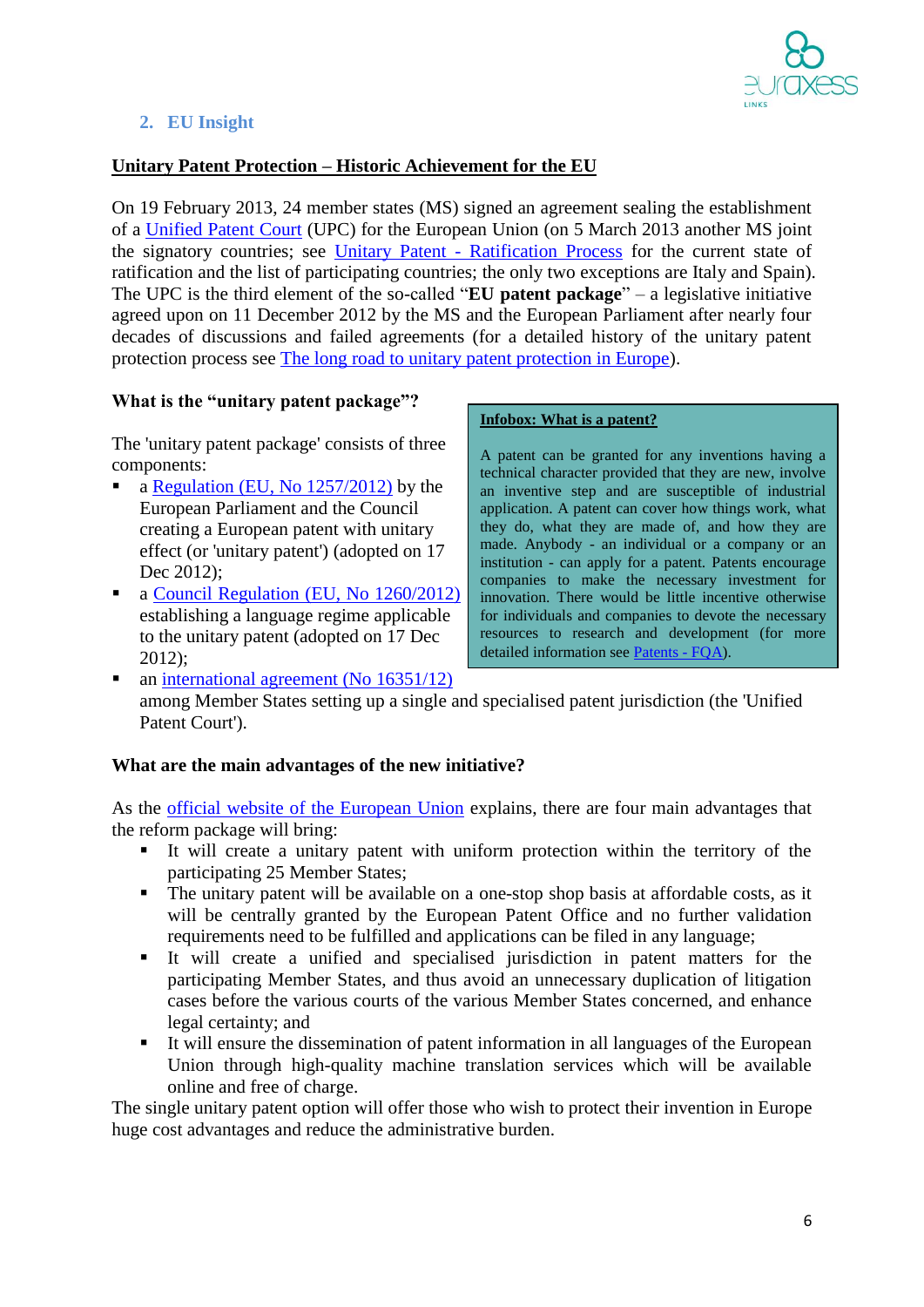

### **Cost reduction and language solution**

When the new system is up to speed, an EU patent may cost just  $\epsilon$ 4,725, compared to an average of €36,000 needed today, says the European Commission (for a comparison EU-USA-China see [Closing the competitiveness gap;](http://ec.europa.eu/internal_market/indprop/docs/patent/faqs/competitiveness_en.pdf) for a costs comparison old system – new system see [Costs comparison: "Classic" European Patent versus new Unitary patent\)](http://ec.europa.eu/internal_market/indprop/docs/patent/faqs/cost-comparison_en.pdf). Applications for European patents can be filed in any language, as the [European Union](http://europa.eu/rapid/press-release_MEMO-12-970_en.htm?locale=en) states. Yet applicants have to provide a translation of the application into English, French or German which are the official languages of the EPO (if the application was not filed in one of the official languages). Under the new translation regime applicable to the creation of the unitary patent protection, SMEs, natural persons, non-profit organisations, universities and public research organisations having their residence or principal place of business within any of the 27 EU Member States will get a compensation of all translation costs up to a ceiling if the application was filed in one of the official languages of the European Union that is not an official language of the EPO.

The European patent is granted in one of the three EPO languages. High-quality machine translations – on-line and free of charge – will soon be available in all languages. The European Patent Office (EPO) is already providing a machine translation service for 13 languages (between English and Danish, Dutch, German, Finnish, French, Greek, Hungarian, Italian, Norwegian, Polish, Portuguese, Spanish and Swedish). By the end of 2014 the service is expected to cover 32 languages, including all languages of the European Union, plus important non-European languages such as Chinese, Japanese, Korean and Russian. The machine translation service "Patent Translate" can be accessed via the following [website.](http://www.epo.org/searching/free/patent-translate.html)

(For a graphical overview see ["Unitary Patent Protection -](http://ec.europa.eu/internal_market/indprop/docs/patent/faqs/how-does-it-work_en.pdf) How does it work?")

# **A Voice from the EU**

As Commissioner Michel Barnier said in a [statement regarding the unitary patent reform,](http://ec.europa.eu/enterprise/newsroom/cf/itemdetail.cfm?item_id=6324) this step is expected to result in a better stance for the EU in competing with the US and China patent protection-wise. "In the United States, in 2011, 224 000 patents were granted, in China 172 000 while here in Europe only 62 000 European patents were delivered. One of the reasons for this difference is without a doubt the prohibitive cost and the complexity of obtaining patent protection throughout the single market. The new texts adopted open the way to simplified procedures and a reduction by one-seventh in the costs for our businesses of protecting their innovations in 25 EU countries. … With this far-reaching agreement, the European Parliament and the Council bring a decisive contribution to the implementation of the economic and growth agenda."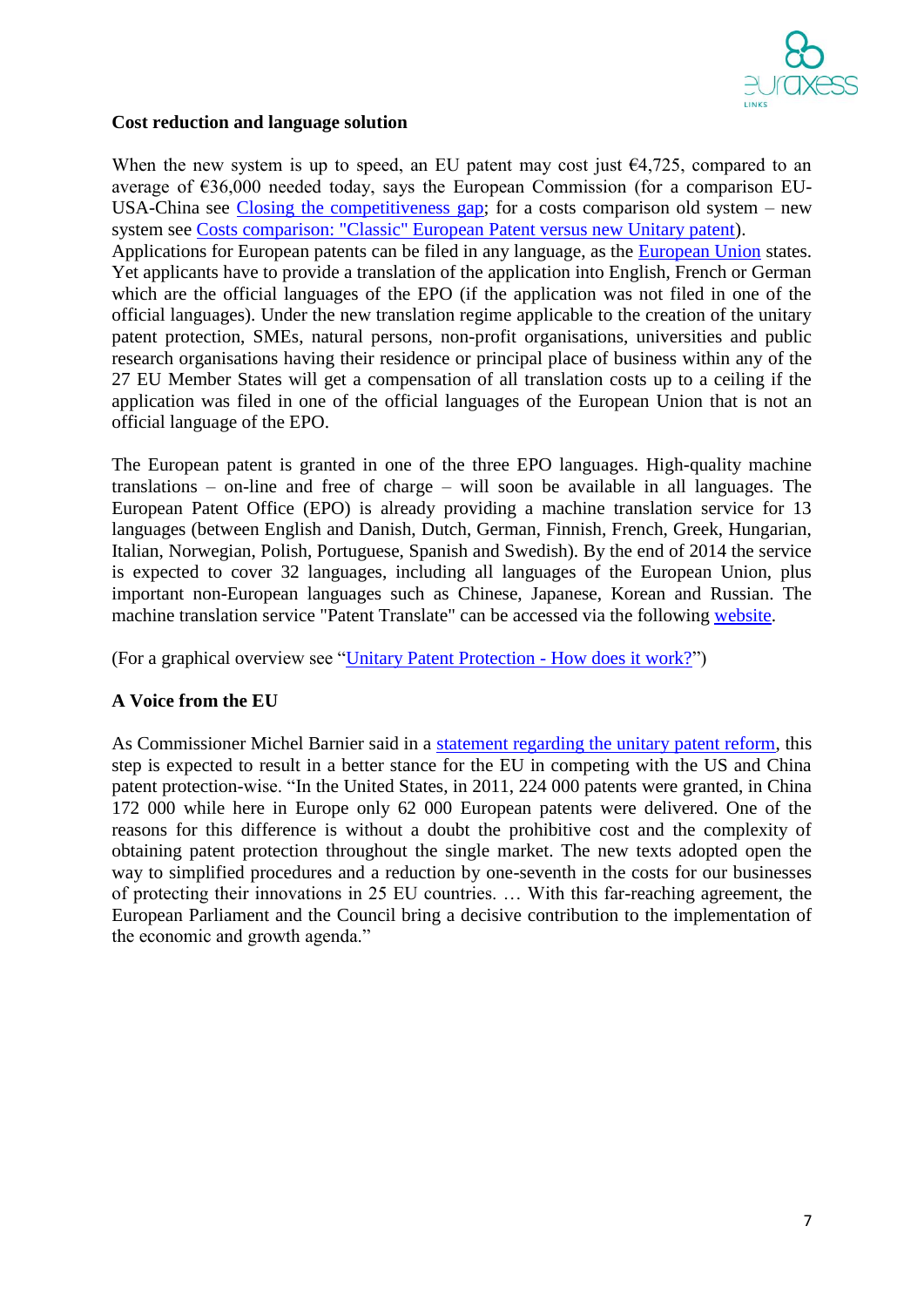

# **What happens next?**

The international agreement creating a unified patent court will enter into force on 1 January 2014 or after thirteen contracting states ratify it, provided that UK, France and Germany are among them.

The other two acts will apply from 1 January 2014, or from the date when the international agreement enters into force, whichever is the latest. The European Commission will report on how the new regime is working three years after it takes effect.



Sources and more detailed information can be found on the [website of the European](http://www.europarl.europa.eu/news/en/pressroom/content/20121205BKG57397/html/The-new-EU-unitary-patent-QA)  [Parliament,](http://www.europarl.europa.eu/news/en/pressroom/content/20121205BKG57397/html/The-new-EU-unitary-patent-QA) the [website of the European Union](http://europa.eu/rapid/press-release_MEMO-12-970_en.htm?locale=en) and the [homepage of the EU Single Market](http://ec.europa.eu/internal_market/indprop/patent/faqs/index_en.htm#maincontentSec2)  [initiative.](http://ec.europa.eu/internal_market/indprop/patent/faqs/index_en.htm#maincontentSec2)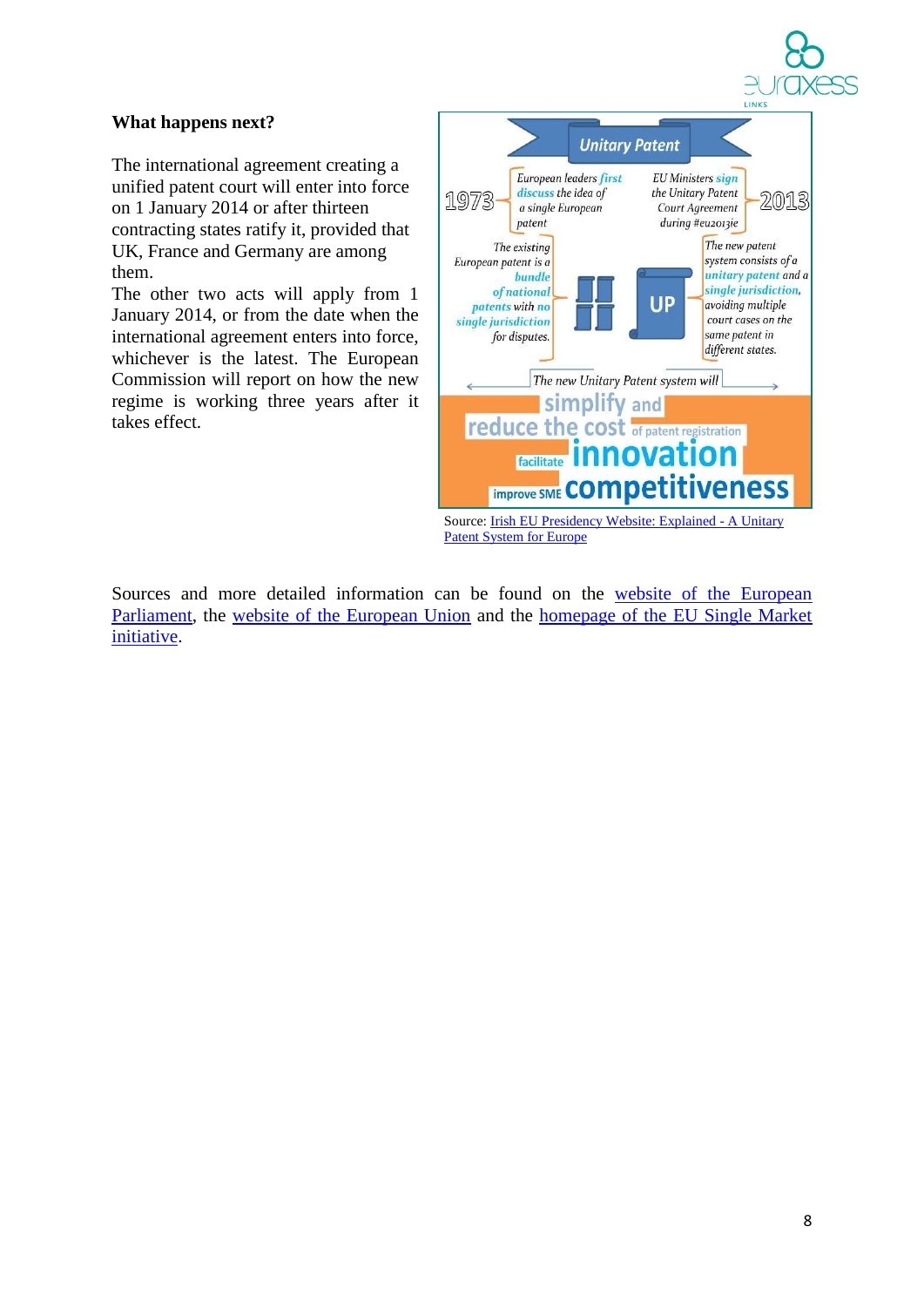

# **3. NEWS & DEVELOPMENTS**

### *European Union*

### **EUA presents new report on quality assurance in doctoral education**

The European University Association (EUA) published a new report that analyses the development of quality assurance processes (internal and external) for doctoral education in European universities. Based on quantitative information gathered from a survey of over 100 universities across Europe and qualitative information collected during a series of focus groups and a workshop, the report is the outcome of the two-year EC-supported ARDE project led by EUA. Thomas Jorgensen, one of the report authors, argued that the project had shown that doctoral education is being managed more professionally (in particular with the establishment of doctoral schools) and that institutions are giving more attention to accountability and quality enhancement. The ARDE project highlighted, for example, that universities have set up, or are setting up internal quality processes at doctoral level including mechanisms for monitoring time-to-degree and completion rates, and guidelines for admission, supervision and the thesis. These processes also focus on the quality of the research environment and seek to engage different stakeholders. The ARDE project survey revealed that almost 90% of respondents had written procedures/regulations for admission of candidates and 91% systematically monitored progress of candidates. **Source: [EUA](http://www.eua.be/News/13-03-07/EUA_presents_new_report_on_quality_assurance_in_doctoral_education.aspx)**

#### **EU provides €144 million for new research on rare diseases**

The European Commission has announced  $E144$  million of new funding for 26 research projects on rare diseases. The projects will help improve the lives of some of the 30 million Europeans suffering from a rare disease. The selected projects bring together over 300 participants from 29 countries in Europe and beyond, including teams from leading academic institutions, SMEs and patients' groups. The goal is to pool resources and work beyond borders, to get a better understanding of rare diseases and find adequate treatments. **Source: [Joint Research Centre](http://ec.europa.eu/dgs/jrc/index.cfm?id=2460&obj_id=16300&dt_code=NWS&lang=en)**

#### **Interactive OLED data eyeglasses wins INNOVATION AWARD IT 2013**

The interactive data eyeglasses based on bi-directional OLED microdisplays of the Fraunhofer COMEDD wins the Innovation Award IT 2013 in the category "hardware". On March 5th, 2013 the Innovation Award IT 2013, awarded by the "Initiative of medium-sized businesses", was presented to the winners during the CeBIT 2013, in Hanover/Germany. The interactive OLED data eyeglasses wins the award in the category "hardware". Dr Rigo Herold, system designer at Fraunhofer COMEDD, who has developed the data eyeglasses principally, is pleased about such recognition of his work: "This award shows especially that - apart from Google - intensive research on data eyeglasses is done also in Germany. However, our OLED data eyeglasses have a sensational unique feature: They can be gazecontrolled by the user´s eyes. My special thanks go as well to our partners Fraunhofer IOSB and Trivisio." The OLED data eyeglasses of Fraunhofer COMEDD convinced a professional jury of 100 professors, scientists, industrial representatives, IT experts and journalists since they meet all requirements: They are innovative, have practical relevance and are especially suitable for medium-sized companies. The Innovation Award IT has been awarded to medium-sized businesses for the best IT solutions for the past 10 years. In its anniversary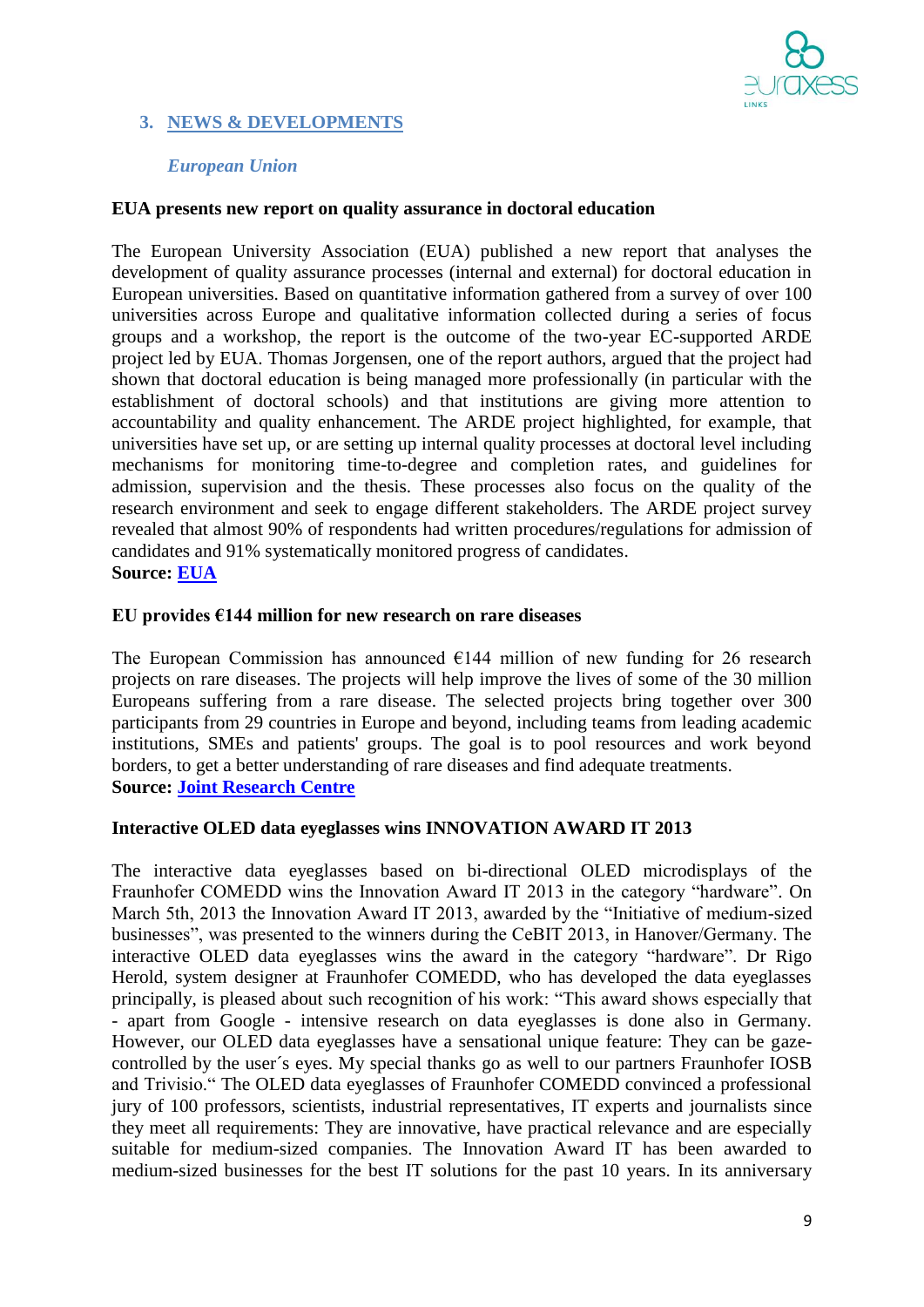

year the Innovation Award IT is more than ever dedicated to the motto "We share Innovation". Altogether there were 4,900 submissions in 40 categories. **Source: [CORDIS WIRE](http://cordis.europa.eu/wire/index.cfm?fuseaction=article.Detail&rcn=35048&rev=0)**

#### **Strong signs Higgs boson has been found: CERN**

Latest analysis of data from the Large Hadron Collider (LHC) particle accelerator, where the boson was spotted as a bump on a graph early in 2012, "strongly indicates" it is the Higgs, said CERN, the European Organisation for Nuclear Research. Physicists believe the boson and its linked energy field were vital in the formation of the universe after the Big Bang 13.7 billion years ago by bringing flying particles together to make stars, planets and eventually humans - giving mass to matter, in the scientific jargon. The particle and the field, named for British physicist Peter Higgs who predicted their existence 50 years ago, are also the last major missing elements in what scientists call the Standard Model of how the cosmos works at the very basic level.

#### **Source: [REUTERS](http://www.reuters.com/article/2013/03/14/us-science-higgs-idUSBRE9270XW20130314)**

#### **European team of researchers examines the effects of breast cancer radiotherapy**

It has long been assumed that radiotherapy for breast cancer increases the risk of heart disease later in life. However, little has been known about the nature of the risk, and whether certain individuals are particularly susceptible to ionising radiation. A new study by Swedish, British and Danish researchers sought to address these issues. The study looked at almost 2,200 Danish and Swedish women who received radiotherapy for breast cancer between 1958 and 2001. Information from radiotherapy charts and medical records were used to estimate mean radiation doses to the heart. Researchers were therefore able to gather information about the medical history and risk factors for heart disease of each woman. A clear correlation between radiation dose and risk of ischemic heart disease was revealed. The risk was particularly pronounced for women with diabetes, chronic obstructive lung disorders, angina or other heart diseases, a high BMI, or who were smokers at the time of their treatment. The highest risks were noted during the first ten years following treatment, after which the risk decreased, but was still elevated 20 years after radiotherapy. **Source: [CORDIS](http://cordis.europa.eu/fetch?CALLER=EN_NEWS&ACTION=D&SESSION=&RCN=35584)**

#### **EU FP7 funded project uses marine extracts and active substances to fight cancer**

Multiple myeloma is a form of cancer in which the plasma cells in the bone marrow grow out of control, causing damage to bones as well as predisposing patients to anaemia, infection and kidney failure. A medical procedure called autologous hematopoietic stem cell transplantation, commonly known as a stem cell transplant, can often be an important treatment option for many patients. Unfortunately, multiple myeloma continues to progress even after a transplant. Within this domain, European researchers have been looking into alternative treatment and in particular at marine extracts and active substances in their search for new methods to fight this disease. They have discovered that marine organisms produce an interesting active substance that could be a great candidate for use in cancer research. Indeed, natural marine-based substances have been found to penetrate a tumour's protective shield. The EU-funded OPTATIO project takes its inspiration from marine organisms and in particular the active substance they produce. Oncotyrol, one of the consortium partners, has developed test systems comprising cancer as well as connective tissue cells to better replicate the actual conditions in the human body. Scientists from Prof Lukas Huber's team have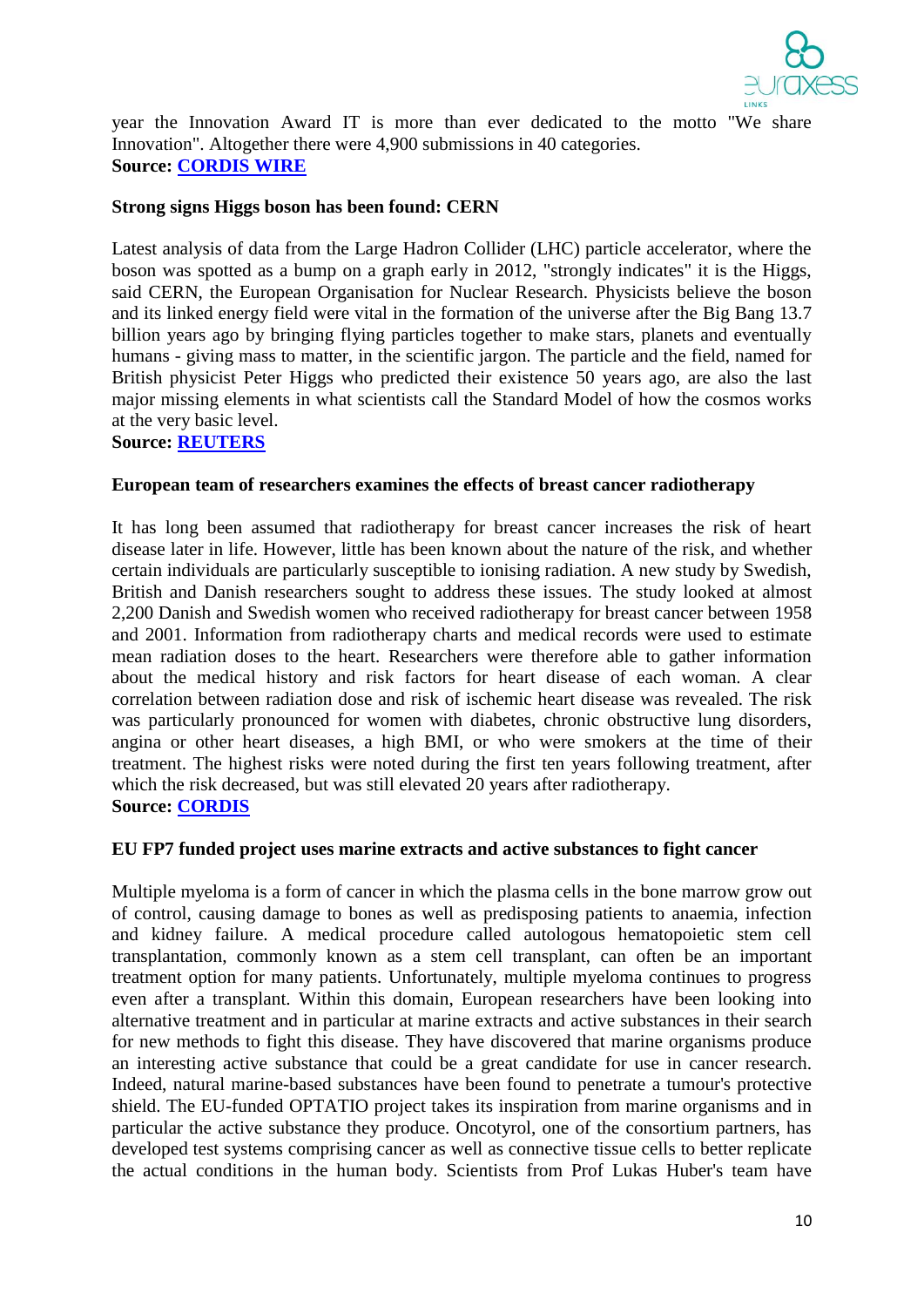

recently used 'in-vivo-like assays' to test hundreds of marine extracts as well as pure substances produced by Spanish biopharmaceutical company PharmaMar, another consortium partner. Of most importance in the screening process was the fact that the candidates kill the cancer cells while leaving the niche cells intact, according to Winfried Wunderlich of Oncotyrol.

**Source: [CORDIS](http://cordis.europa.eu/fetch?CALLER=EN_NEWS&ACTION=D&RCN=35564)**

#### **How European researchers are building biofuels with bacteria**

Most people associate bacteria with disease and contamination, leaving the microorganisms with few saving graces. Yet their reputation could be about to change over the next few years: researchers are engineering bacteria to provide alternative energy sources to replace fossil fuels. And if they succeed, it will be thanks to projects like MicroGen, a European Union research project looking at new ways to generate renewable fuels from microorganisms. The four-year MicroGen project, which began in December 2006, was one of the EU's Marie Curie Actions (MCAs), a programme supporting the mobility of European researchers. The aim was to build research capacity around the National University of Ireland (NUI) in Galway to explore the potential for microorganisms to generate energy from organic sources like wastewater. "We felt that novel microbiological approaches could be combined to create energy efficient and sustainable wastewater treatment and bioenergy systems," says MicroGen's project coordinator Vincent O'Flaherty, Head of Microbiology at NUI Galway. Backed by a  $E1$  million EU grant, NUI Galway worked with the Max Planck Institute for Marine Microbiology in Germany, the University of Minho in Portugal and Wageningen University in the Netherlands to provide advanced training to seven PhD-level researchers while investigating the fuel-making abilities of bacteria. **Source: [EUROPEAN COMMISSION](http://ec.europa.eu/research/infocentre/article_en.cfm?id=/research/star/index_en.cfm?p=ss-microgen&calledby=infocentre&item=Infocentre&artid=29355)**

# *ASEAN*

### **SINGAPORE: Scientists at A\*STAR's Genome Institute of Singapore catch evolving germs and cancer cells early**

Scientists at A\*STAR's Genome Institute of Singapore (GIS) have developed a novel technique to precisely monitor and study the evolution of micro-organisms such as viruses and bacteria. This is an extremely important capability as it allows scientists to investigate if new drugs designed to kill them are working, and catch the development of resistance early on. Micro-organisms and cancer cells evolve more quickly than normal human cells as their rapid life-cycles enable faster selection of advantageous mutations. Previously, scientists have had to wait for the selection process to reach maturity before they can observe mutations and assess their impact. In this new work, led by GIS Principal Investigators Dr Niranjan Nagarajan and Dr Martin Hibberd, the sensitivity of detecting mutations has been significantly increased, thus making it possible to "catch evolution in real time". Being able to do this means that scientists can now observe the process of mutation as it happens, and catch how the organism or cancer cell develops resistance to drugs used. **Source: [A\\*STAR](http://www.a-star.edu.sg/Media/News/PressReleases/tabid/828/articleType/ArticleView/articleId/1781/Default.aspx)**

#### **THAILAND: KMUTT to enter 'House of the Future' in design contest in Paris**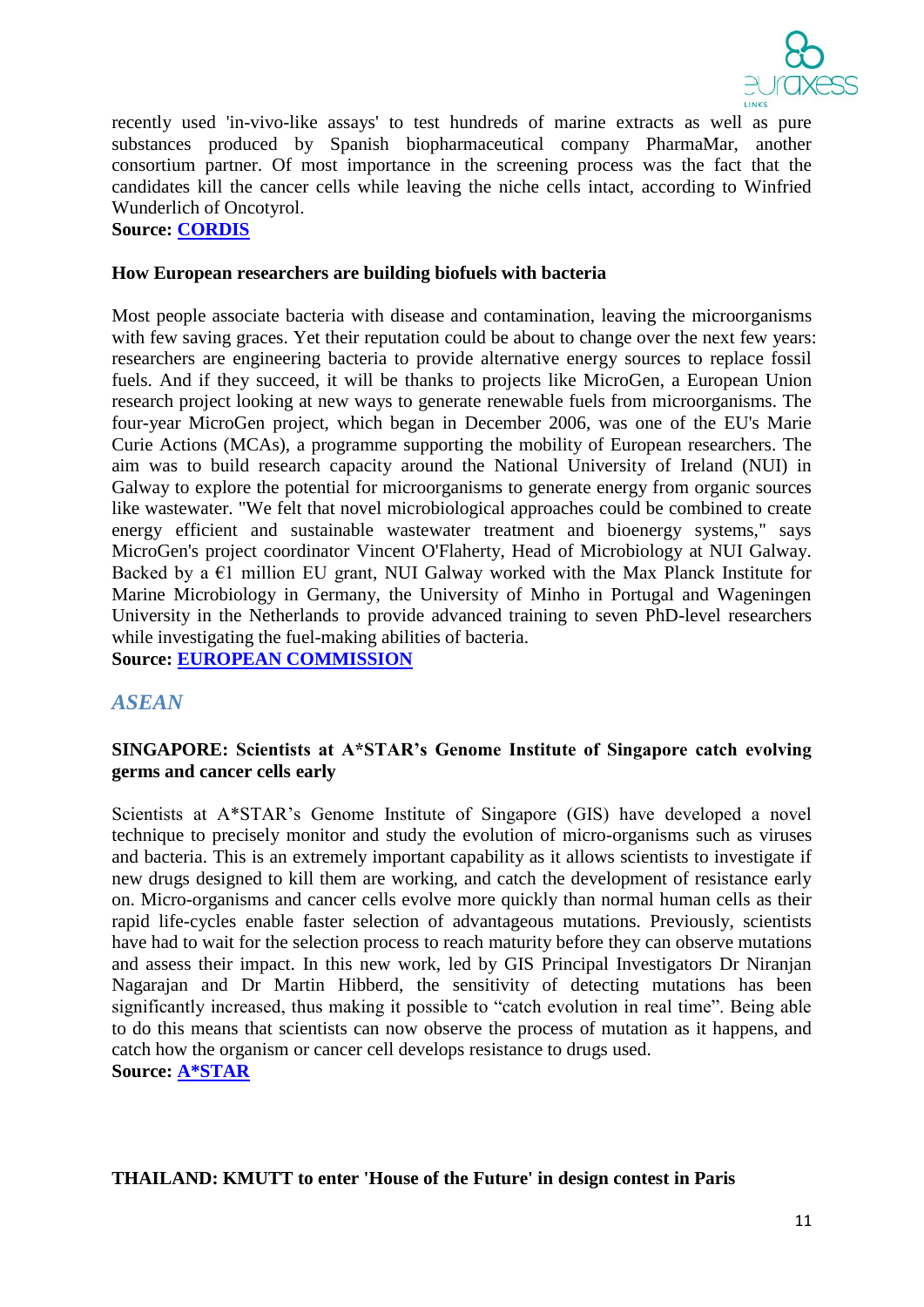

King Mongkut's University of Technology Thon Buri (KMUTT) is going to apply its knowledge to enter a green innovation called the "house of the future" in a world competition. KMUTT was selected recently to compete against 20 teams from around the world in designing, building and operating an energy-efficient and energy-independent house in the "Solar Decathlon" global competition. The KMUTT team comprising students and staff from the university is the only team in ASEAN, and one of four in Asia, picked by the selection panel of the competition. Assoc Prof Bundit Fungtammasan, vice president for research at KMUTT, said this was the first time that the university had submitted a proposal to the competition. "We showed the panel the concept of the house with traditional Thai architecture that helps save energy, produces a low carbon footprint, affects the environment less and is liveable during flooding." The competition will be held at the Versailles in Paris from June-July.

**Source: [THE NATION](http://www.nationmultimedia.com/national/KMUTT-to-enter-House-of-the-Future-in-design-conte-30201656.html)**

### **SINGAPORE: NTU Provost receives prestigious Imperial College fellowship joining the ranks of top UK scientists**

Professor Freddy Boey, Provost of Nanyang Technological University (NTU) has received the prestigious Faculty of Medicine Fellowship by Imperial College London, for his contribution to biomedical sciences. The Fellowship was awarded to Prof Boey at Imperial College's Faculty of Medicine, in recognition of his exceptional achievements in medical technology and his outstanding contributions to the development of the Lee Kong Chian School of Medicine - a joint medical school between NTU and Imperial College. A renowned serial inventor, Prof Boey had developed many innovative medical devices, which include a customisable hernia mesh, most recently approved for sale by the United States Food and Drug Administration (FDA). This NTU-developed hernia mesh is the first such surgical mesh to be passed by the FDA.

**Source: [NTU](http://media.ntu.edu.sg/NewsReleases/Pages/newsdetail.aspx?news=c3741138-c60f-4ba1-b107-2c9b8df486fc)**

### **MALAYSIA: More European and International universities attracted to Iskandar education hub**

A growing number of European and international universities are setting up operations on the 243 hectare site that will be part of Iskandar Malaysia, a new eco-city and trading zone with districts for tourism, health care and education, designed to help regenerate Johor state. Around 16,000 students are expected to attend universities and schools at EduCity once the project in Nusajaya is completed, transforming the region into a 'global hub'. Mohd Hisham Kamaruzaman, acting chief operating officer of Education@Iskandar Sdn Bhd – a subsidiary of the government-owned company Iskandar Investment Berhad (IIB), which is responsible for developing EduCity – told University World News that the student village and sports complex will be ready by August, in time for the next academic year. Three institutions have already begun full-time operations – Britain's Newcastle University, Medicine Malaysia (NUMed) and the University of Southampton's Malaysia Campus, which started in September 2012, as well as Marlborough College Malaysia, a branch of the British boarding school. Reg Jordan, CEO and provost of NUMed, said that while its target market is Malaysia, the institution expects that by 2020 30% of students will be from outside the country, mostly from Asia. "With over 60% of educational demand expected to come from South East Asia and the Asian region by 2025, it is the right time for EduCity to take the lead and cater to this," said Siti Hamsah, a deputy director general in the Ministry of Higher Education. Hisham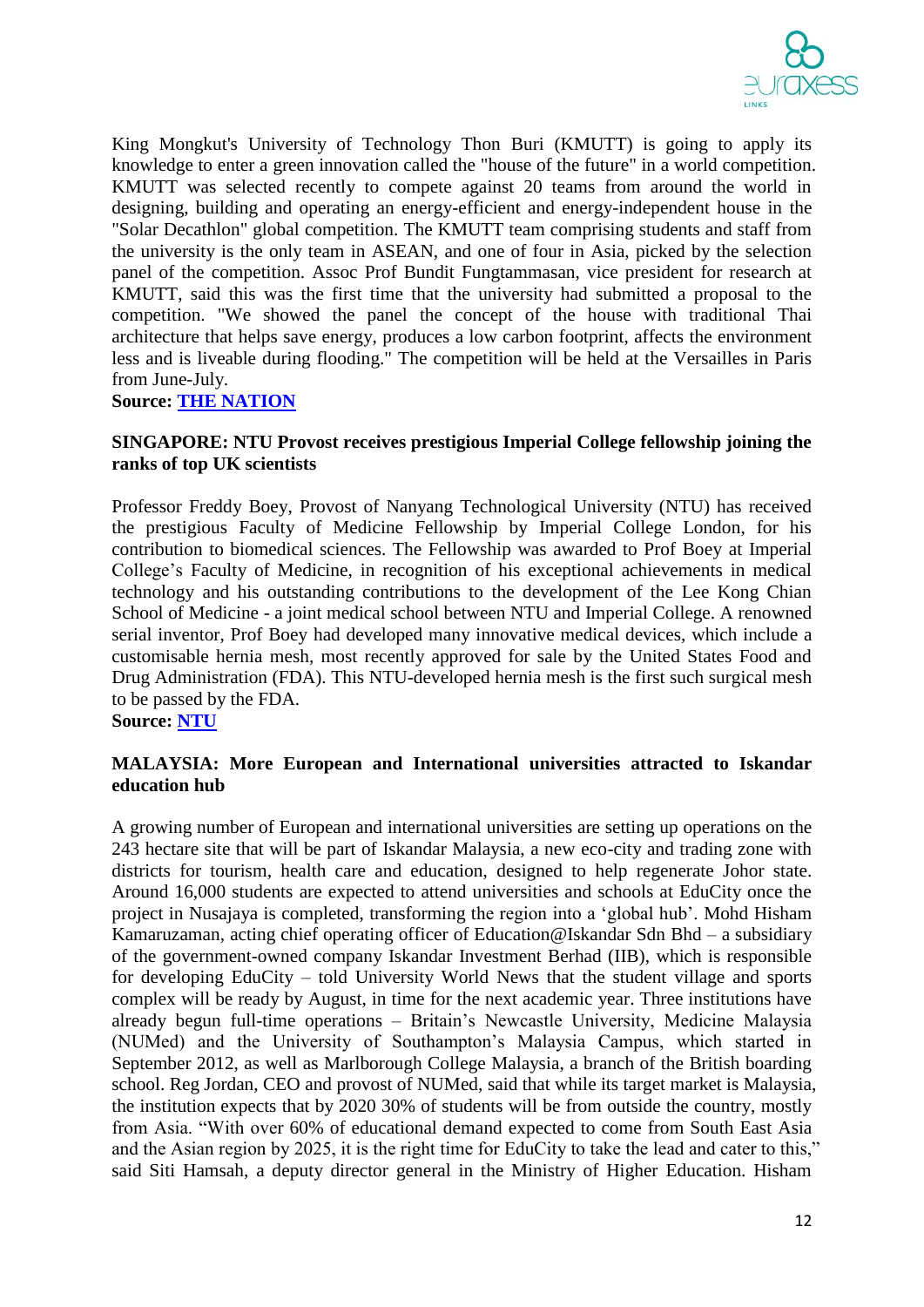

added that the proportion of the nationalities of the students would vary across institutions. At Marlborough School in Malaysia, 60% of the students are expatriates, mainly from the UK and Europe, residing in Singapore. Hisham said four other institutions had started operations at a temporary campus in Johor Bahru, capital of Johor state – Netherlands Maritime Institute of Technology, which is to open in EduCity mid-year, Britain's University of Reading Malaysia Campus, and Raffles University Iskandar – a joint venture between Singapore's Raffles Education Corporation Ltd and Education@Iskandar Sdn Bhd. **Source: [University World News](http://www.universityworldnews.com/article.php?story=2013031508355321)**

# **4. GRANTS & FELLOWSHIPS**

#### **International Cooperation opportunities in FP7 for ASEAN countries**

DG Research and Innovation has published tailored presentations for various world regions, highlighting the key areas of FP7 with a focus on international cooperation and specific opportunities for ASEAN countries.

Further information can be found here: [DG Research & Innovation: International Cooperation](http://ec.europa.eu/research/iscp/index.cfm?lg=en&pg=infoday-2012) [ASEAN](http://ec.europa.eu/research/iscp/pdf/fp7_infoday_2012/asean_wp_2013.pdf#view=fit&pagemode=none)

### **Open calls in the 7th Framework Programme (FP7)**

Below is a list of all currently open calls in each strand of FP7. The work programmes for 2013 can be found here: [http://cordis.europa.eu/fp7/wp-2013\\_en.html](http://cordis.europa.eu/fp7/wp-2013_en.html)

You can also find a good overview of upcoming calls at EURESEARCH, the platform on European research by the Swiss National Science Foundation (SNSF).

# **COOPERATION**

9 open calls remain in the Cooperation strand of FP7.

- Information and Communication Technologies 2 open calls
- Environment (including Climate Change) **1** open call
- Transport (including Aeronautics) **1** open call
- Joint Technology Initiatives (Annex IV-SP1) **5** open calls

Forthcoming calls in the Cooperation strand of FP7.

| <b>Call Identifier</b> | <b>Call Title</b>                                                                                               | <b>Foreseen Date of Publication</b> |
|------------------------|-----------------------------------------------------------------------------------------------------------------|-------------------------------------|
| SP1-JTI-CS-2013-03     | Clean Sky JTI 2013-03                                                                                           | 2013-07-09                          |
| $FPT-2013-ICT-FI$      | <b>Future Internet</b>                                                                                          | 2013-05-16                          |
| $ENIAC-2013-2$         | <b>ENIAC Call 9 - 2013</b>                                                                                      | 2013-04-11                          |
| SP1-JTI-CS-2013-02     | Clean Sky JTI 2013-02                                                                                           | 2013-04-09                          |
| _ _ _ _ _ _ _ _ _ _    | the contract of the contract of the contract of the contract of the contract of the contract of the contract of |                                     |

**Further Information:<http://ec.europa.eu/research/participants/portal/page/cooperation>**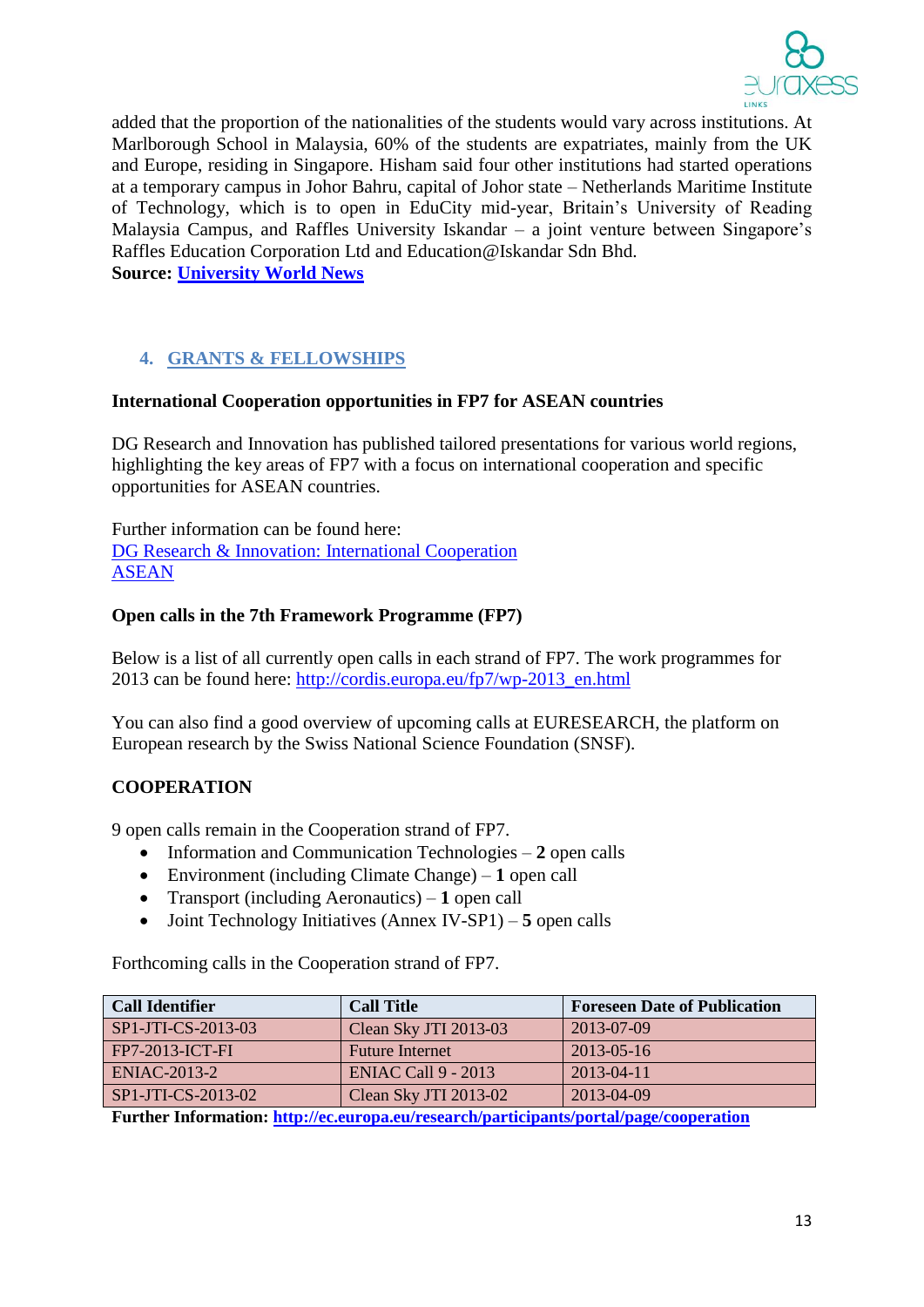

# **IDEAS**

1 open call remains in the Ideas strand of FP7.

| <b>Call Identifier</b> | <b>Call Title</b>                                               | <b>Publication</b> | <b>Deadline</b>  |
|------------------------|-----------------------------------------------------------------|--------------------|------------------|
| $ERC-2013-PoC$         | Calls for proposals for<br><b>ERC</b> Proof of Concept<br>Grant | $2013 - 01 - 10$   | $2013 - 10 - 03$ |

**Further information:** [IDEAS](http://ec.europa.eu/research/participants/portal/appmanager/participants/portal?_nfpb=true&_windowLabel=portletInstance_60&portletInstance_60_actionOverride=%2Fportlets%2Fcall%2Ffp7CallMenu%2Fgo2Ideas&_pageLabel=call_FP7#wlp_portletInstance_60)

For more general **information for non-European researchers** in the ERC's grants: <http://erc.europa.eu/non-european-researchers>

# **PEOPLE**

4 open calls remain in the People strand of FP7.

| <b>Call Identifier</b> | <b>Call Title</b>         | <b>Publication</b> | <b>Cut-off dates</b> | <b>Deadline</b> |
|------------------------|---------------------------|--------------------|----------------------|-----------------|
| FP7-PEOPLE-            | Marie Curie Career        | 2012-10-18         | 2013-03-07           | 2013-09-18      |
| 2013-CIG               | <b>Integration Grants</b> |                    |                      |                 |
|                        | (CIG)                     |                    |                      |                 |
| FP7-PEOPLE-            | Marie Curie               | 2013-03-14         |                      | 2013-08-14      |
| 2013-IOF               | International             |                    |                      |                 |
|                        | Outgoing                  |                    |                      |                 |
|                        | Fellowships for           |                    |                      |                 |
|                        | <b>Career Development</b> |                    |                      |                 |
| FP7-PEOPLE-            | <b>Marie Curie</b>        | 2013-03-14         |                      | 2013-08-14      |
| 2013-IIF               | International             |                    |                      |                 |
|                        | Incoming                  |                    |                      |                 |
|                        | Fellowships (IIF)         |                    |                      |                 |
| FP7-PEOPLE-            | Marie Curie Intra-        | 2013-03-14         |                      | 2013-08-14      |
| 2013-IEF               | European                  |                    |                      |                 |
|                        | Fellowships for           |                    |                      |                 |
|                        | <b>Career Development</b> |                    |                      |                 |
|                        | (IEF)                     |                    |                      |                 |

# **Further information: [PEOPLE](http://ec.europa.eu/research/participants/portal/appmanager/participants/portal?_nfpb=true&_windowLabel=portletInstance_60&portletInstance_60_actionOverride=/portlets/call/fp7CallMenu/go2People&_pageLabel=call_FP7#wlp_portletInstance_60)**

# **CAPACITIES**

2 open calls remain in the Capacities strand of FP7.

| <b>Call Identifier</b>                  | <b>Call Title</b>                     | <b>Publication</b> | <b>Deadline</b>  |
|-----------------------------------------|---------------------------------------|--------------------|------------------|
| <b>FP7-ERAChairs-</b><br>PilotCall-2013 | <b>ERA Chairs Pilot Call</b>          | 2012-12-18         | 2013-05-30       |
| FP7-CDRP-Women-<br>Innovators           | EU Prize for Women<br>Innovators 2014 | $2012 - 07 - 10$   | $2013 - 10 - 15$ |

**Further information: [CAPACITIES](http://ec.europa.eu/research/participants/portal/appmanager/participants/portal?_nfpb=true&_windowLabel=portletInstance_60&portletInstance_60_actionOverride=/portlets/call/fp7CallMenu/go2Capacities&_pageLabel=call_FP7#wlp_portletInstance_60)**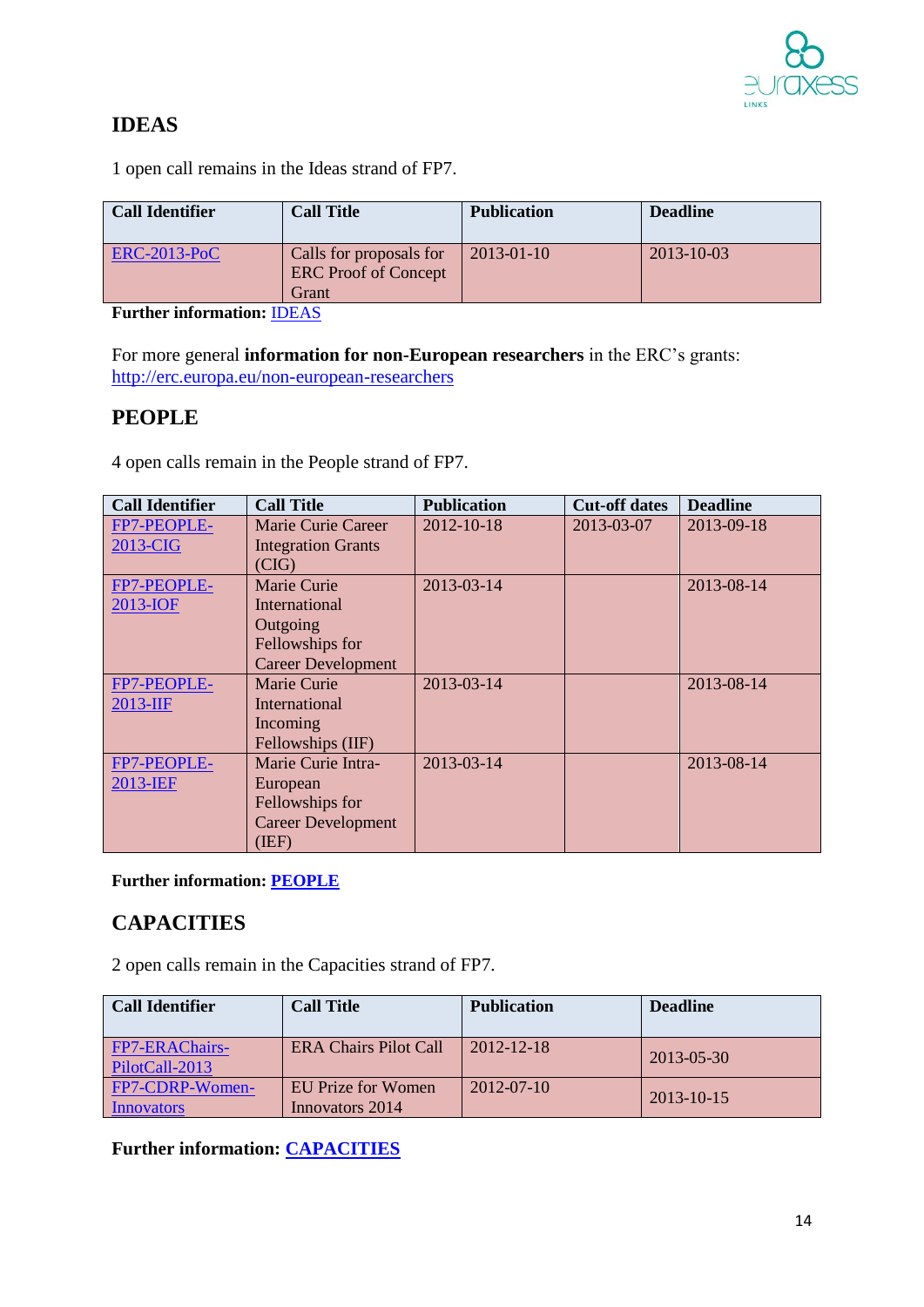

## **READI: Call for Proposals for ASEAN Pilot Networks of Excellence**

The Regional EU-ASEAN Dialogue Instrument (READI) has launched a Call for Proposals for ASEAN Pilot Networks of Excellence in Food Security Research as well as Green Technology (especially biofuels).

One Pilot Network will be supported in each of these areas with:

- up to  $\epsilon$ 25,000 per network for workshop costs, travel and per diems (EU rates apply; funds to be spent via READI)
- paid senior expert working days (e.g. for inviting visiting scholars or experts from Europe or ASEAN to the labs in your network, to joint workshops, summer schools, etc.)
- paid junior expert working days (for a junior personnel working at the lab, which coordinates the network, for the network's future funding, communication, administration, etc.)

### **The deadline for applications is 31 March 2013. Further Information: [sea-eu.net](http://www.sea-eu.net/object/news/3864.html)**

**++**

#### **SWEDEN: General Call for Applications 2013 now open**

- The 2013 general call for applications is now open. Closing dates for applications vary between subject areas and calls for application.
- Humanities and Social Sciences, Educational Sciences and Infrastructure and Artistic Research – latest 6 May 2013
- Medicine and Health earliest 4 April 2013, latest 6 May 2013
- Natural and Engineering Sciences earliest 11 April 2013, latest 6 May 2013
- Framework grant and graduate school within SIMSAM 17 April 2013

## **Further information: [Swedish Research Council](http://www.vr.se/inenglish/researchfunding/ourgrants2013.4.44482f6612355bb5ee780002186.html)**

**++**

#### **GERMANY: AvH Georg Forster Research Award – call for nominations**

The Georg Forster Award is granted in recognition of a researcher's entire achievements to date to academics of all disciplines whose fundamental discoveries, new theories, or insights have had a significant impact on their own discipline and beyond and who are expected to continue developing research-based solutions to the specific challenges facing transition and developing countries. Nominees must be nationals of a developing or transition country and must have had their main residence and place of work in one of these countries for at least five years. The award amount totals EUR 60,000. In addition, award winners are invited to conduct a research project of their own choosing in Germany in close collaboration with a specialist colleague. The project duration of about six to twelve months may be divided into segments. In addition, further expenditures (such as travel or language courses) are covered in the context of the invitation to stay in Germany for research purposes. To support the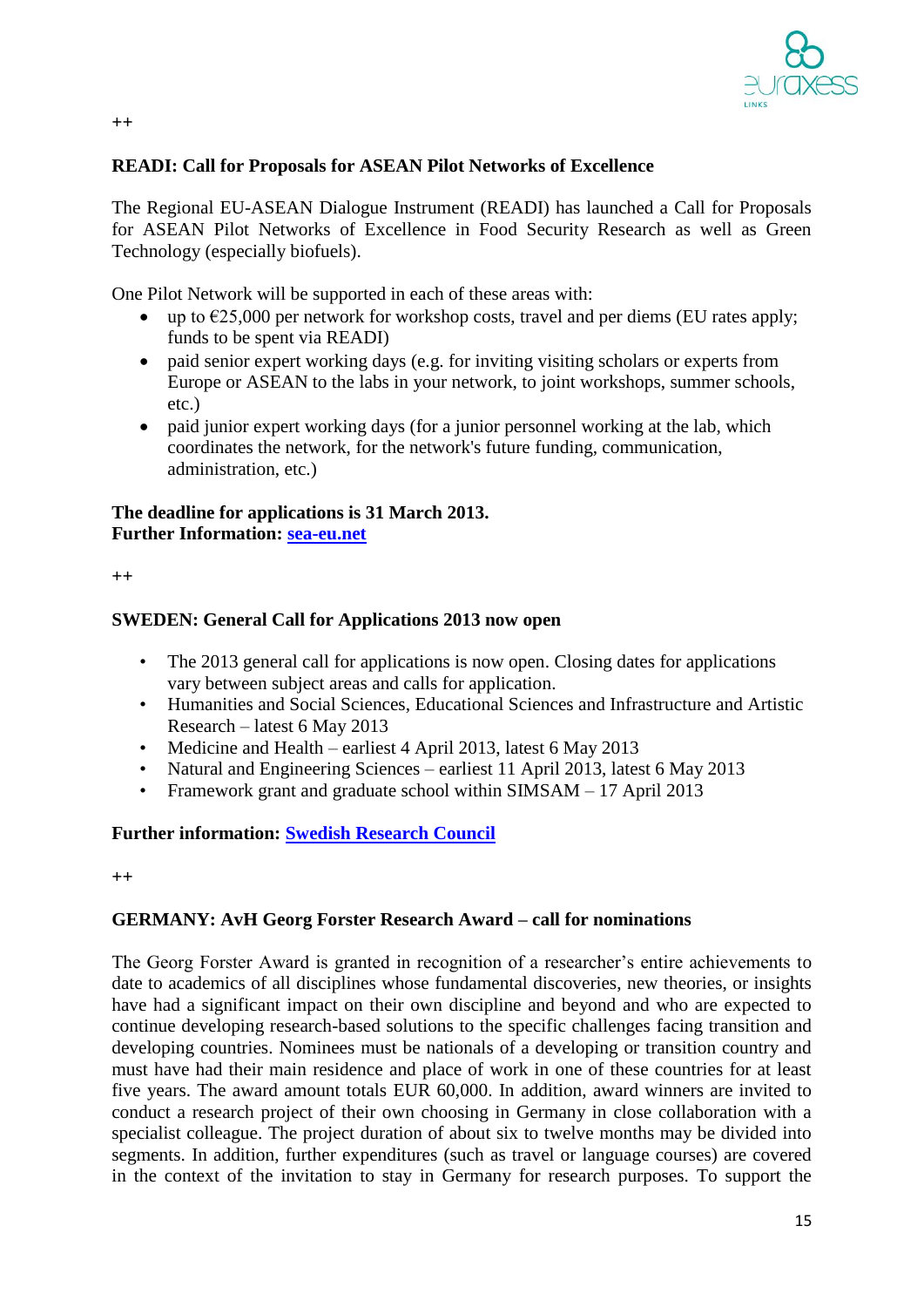

collaboration, the Alexander von Humboldt Foundation may grant additional funding of up to EUR 25,000, particularly for participating in scientific conferences, additional material resources, e.g., specialist literature and scientific equipment for the nominee's own institute, as well as for involving junior researchers. An established academic employed by a university or research institution in Germany must take the initiative to nominate a candidate for the Georg Forster Research Award. Nominations may also be initiated by award winners of the Humboldt Foundation working abroad, provided that the nomination is made jointly with a colleague working in Germany. Self-nomination is not possible.

# **Deadline for nomination: 15 May 2013 Further information: [AvH](http://www.humboldt-foundation.de/web/georg-forster-award.html)**

**++**

# **AUSTRIA: Institute of Science and Technology, Austria: ISTFELLOW**

IST Austria in Vienna has set up a programme for exceptional postdoctoral researchers partially funded by the European Union, ISTFELLOW. The programme will fund 40 fellows for a period of two years each. ISTFELLOW is open to qualified applicants from all over the world who are interested in spending the postdoctoral stage of their scientific research career at IST Austria. As the research portfolio of the Institute continues to branch out into other areas in the coming years, including physics, chemistry, and mathematics, so will the ISTFELLOW programme. ISTFELLOW will give preference to scientists who have a strong interest in cross-disciplinary approaches. Applications will be accepted at any time, but fellows will be selected twice a year in October and April. The deadlines for each selection are the 15th of September and March. Applicants must have the support of one or more members of the IST Austria faculty who will host them in their research group.

#### **Application deadlines: 15 September 2013 Further information: [ISTFELLOW](http://ist.ac.at/istfellow)**

**++**

### **EMBO funding for Courses & Workshops**

Biannual selection by a committee of members of the European Molecular Biology Organization (EMBO) ensures the consistent high quality and novelty of EMBO-funded courses, workshops and conferences. The commitment of the scientific organizers guarantees the long-term success of the programme to inform and train researchers at all career stages. With over 80 meetings attracting more than 8,000 participants every year, EMBO offers the largest number of scientific training events in Europe. Funding is available for conference series, workshops, practical courses and symposia as well as plenary lectures. EMBO assists organizers with websites, posters and registration.

#### **Further information: [EMBO Courses & Workshops](http://www.embo.org/funding-awards/courses-workshops)**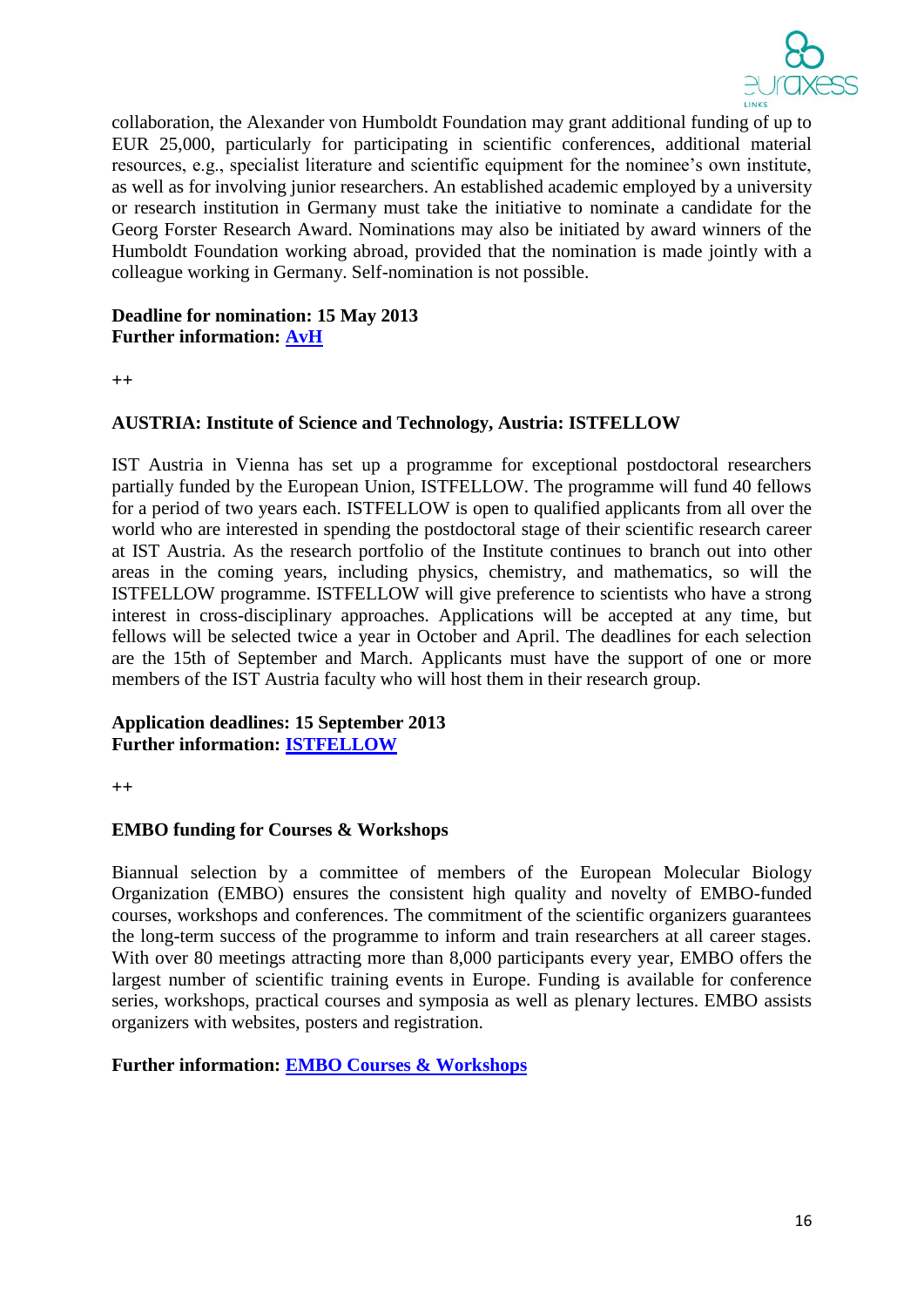

# **5. JOBS**

### **EURAXESS Jobs**

There are currently **6596** research jobs and fellowship programmes (all over Europe and in all disciplines) accessible via the EURAXESS Jobs database.

To learn more about these programmes and the application procedures, or to post your CV on the database, please visit the [Jobs web site:](http://ec.europa.eu/euraxess/jobs)

For the latest research jobs go directly to: <http://ec.europa.eu/euraxess/index.cfm/jobs/latestjobs>

To access information on fellowship and grants: <http://ec.europa.eu/euraxess/index.cfm/jobs/fgNationalLevel>

# **6. FORTHCOMING EVENTS**

### **EMBO Events Calendar**

Find the latest event announcements of the European Molecular Biology Organisation at **[EMBO Events Calendar.](http://www.embo.org/events)**

### **EU Centre in Singapore**

The latest events can be found at **[EU Centre Events](http://www.eucentre.sg/events.php)**

**++**

# **INDONESIA: Call for Papers - 2013 International Conference on Computer, Control, Informatics and its Applications, Jakarta, 19 – 21 November**

The 2013 International Conference on Computer, Control, Informatics and its Applications (2013 IC3INA) will be held in Jakarta, Indonesia from  $19 - 21$  November. This is an annual event co-organized by the Research Center for Informatics, the Indonesian Institute of Sciences (LIPI) and IEEE Indonesia Section. It is intended to gather researchers, scientists, engineers, scholar students and practitioners to present their research findings, innovations and developments, and to exchange ideas on the progress of advanced technologies of computer, control, informatics and its applications. Submissions of paper proposals are invited for the following four tracks: computer, control, informatics and applications.

### **Deadline for submission of papers: 28 June 2013 Further details: [2013 IC3INA](http://www.lipi.go.id/)**

**++**

# **INDONESIA: HABITechno 2013, 11 November 2013**

This inaugural seminar of HABITechno, will take place at the Institut Teknologi Bandung, Indonesia, on 11 November 2013. The seminar will focus on innovations in the concepts and solutions of contemporary technologies for the development of housing and human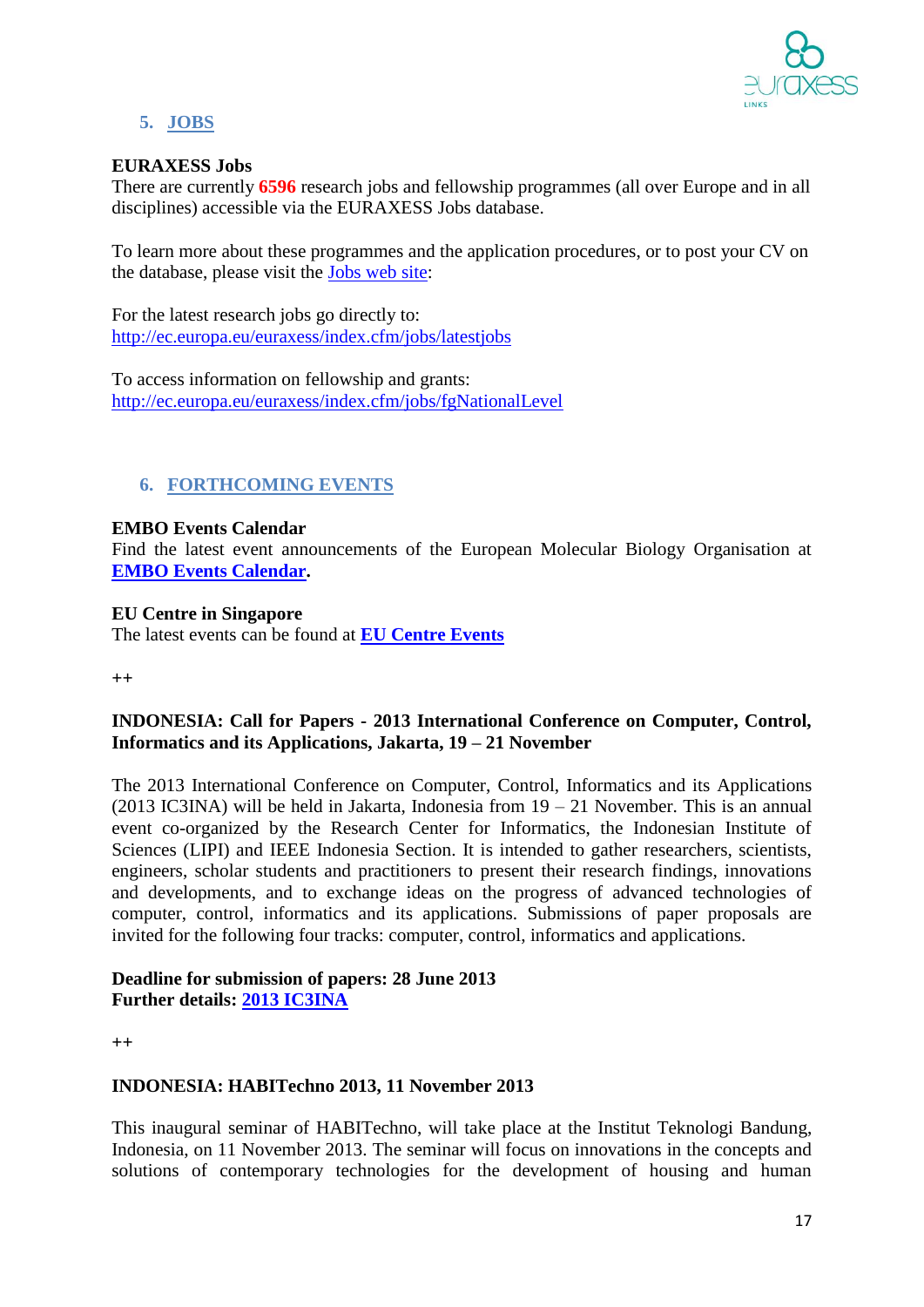

settlements, particularly for the low-income in the developing world. The organisers invite researchers from universities and other research institutions to present papers on innovations in response to challenges related to the development of housing and human settlement. This seminar is open to participants from various disciplines such as planning, design, management, engineering and social sciences.

## **The deadline for abstract submissions is 13 April 2013. Further information: [HABITECHNO](http://habitechno.info/)**

**++**

# **SINGAPORE: 3rd Nano Today Conference, 8 – 11 December 2013, Biopolis**

The organizers of the 3rd Nano Today Conference to be held at Biopolis, Singapore on 8 to 11 December invite abstracts on the following conference topics:

- Synthesis and Self-Assembly of Nanocrystals, Nanoparticles and Thin Films
- Functionalization and Size-Dependent Properties of Nanocrystals, Quantum Dots and Nanowires
- Processing and Templating of Nanotubes and Nanoporous Materials
- Tailoring of Polymeric Nanoparticles, Organic-Inorganic Nanocomposites and Biohybrids
- Nanosystems for Biological and Medical Applications
- Nanosystems for Sensing, Diagnostic, Imaging, Magnetic, Electronic and Structural Applications
- Nanomaterials for Energy and Environmental Applications
- Nanomaterials for Chemical and Catalytic Applications

# **Abstract deadline: 1 April 2013 Further information: [Nano Today 2013](http://www.nanotoday2013.com/)**

**++**

# **SINGAPORE: World Health Summit, Regional Meeting, 8 – 10 April 2013**

The World Health Summit will be holding its first regional meeting outside of Berlin, in Singapore to provide a platform for health care policy makers, experts, and practitioners to discuss and exchange ideas on current issues of medical research, innovation and health systems and find solutions for today's health challenges in Asia. Themed "Health for Sustainable Development in Asia" this high level meeting will be held in Singapore from April  $8<sup>th</sup>$  to 10<sup>th</sup>, 2013, at the Ritz-Carlton, Millenia Singapore. The Prime Minister of Singapore, Mr Lee Hsien Loong, will be Guest-of-Honor at the Official Opening Ceremony on April  $8<sup>th</sup>$ .

# **Further information: [WHS](http://www.worldhealthsummit.org/whsrma2013/)**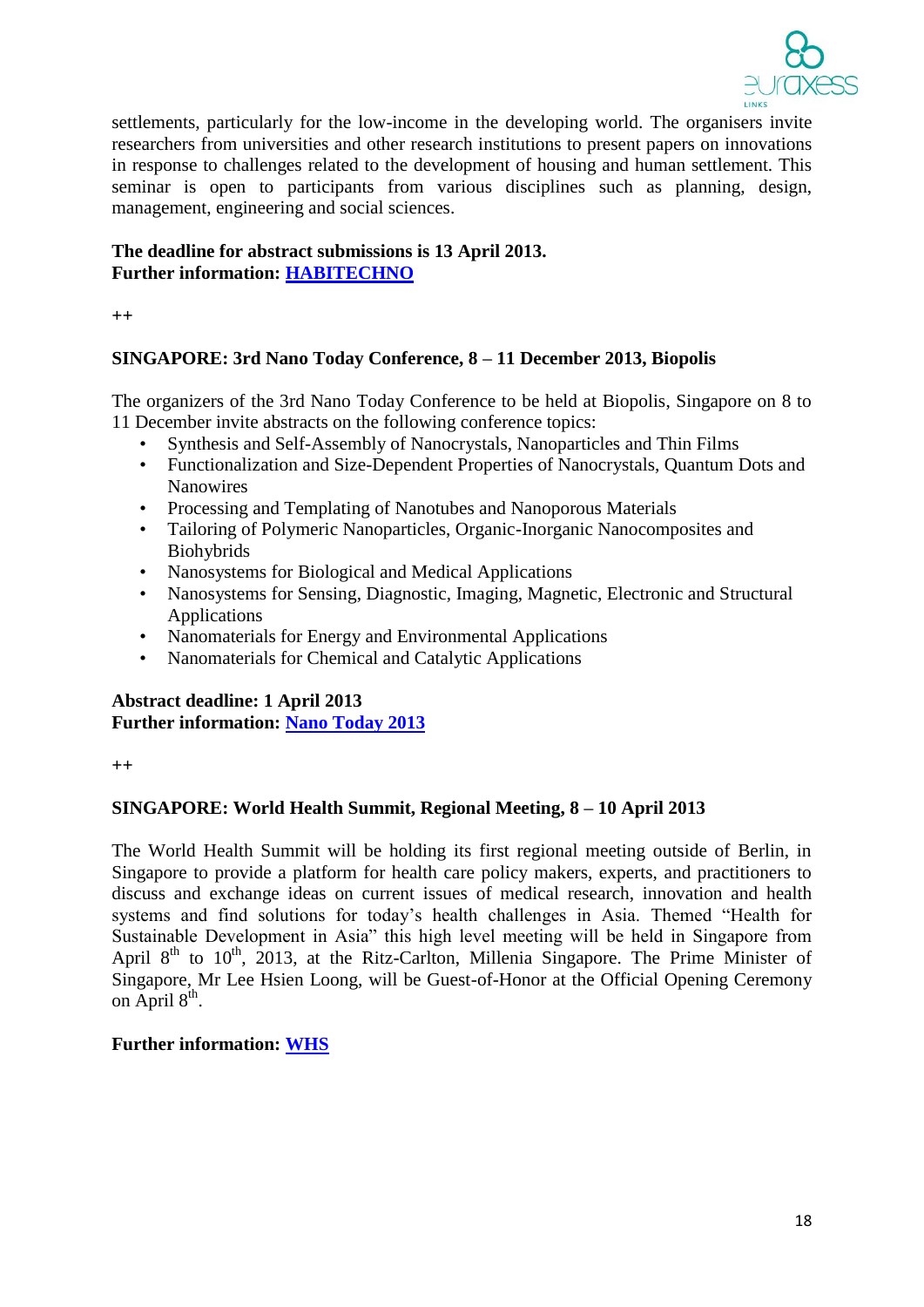

### **THAILAND: Workshop on Iterative Risk Management for Climate Change Adaptation, 22 – 26 April 2013**

A five-day training workshop on "Iterative Risk Management for Climate Change Adaptation" is being organized by Regional Integrated Multi-Hazard Early Warning System for Africa and Asia (RIMES), a partner of the Asian Institute of Technology (AIT) from 22 – 26 April 2013 at the AIT campus. The training shall mentor participants in designing and implementing iterative and flexible risk management plans. It shall help them to understand the iterative risk management process in view of the complexities and uncertainties inherent in climate-related risks; and to establish ways to ensure continuous re-evaluation of their risk management plans, so that information is considered and incorporated at regular intervals.

# **Further Information: [Asian Institute of Technology](http://www.ait.ac.th/news-and-events/2013/events/workshop-on-iterative-risk-management-for-climate-change-adaptation/)**

**++**

# **THAILAND: 13th Science Council of Asia Conference and International Symposium Role of Science in Asia: Facing the Challenges of AEC2015, 7 – 9 May 2013**

Establishing the ASEAN Economic Community in 2015 (AEC) will transform ASEAN into a region with free movement of goods, services, investment, skilled labour, and freer flow of capital. The conference will provide a forum for discussions and presentations on:

- To review the role of science in Asia in facing the challenges of AEC2015
- To review how AEC provides benefit to all Asian countries
- To review the benefit of ASEAN single market
- To exchange ideas, concepts and best practices of non Asean and Asean countries in facing the outcome of AEC2015
- To promote collaboration among experts in Asian countries to AEC2015
- Good and Cooperative management natural resources in region

# **The deadline for registration is 15 April 2013 Further information: [Science Council of Asia](http://www.scj.go.jp/en/sca/pdf/call_for_Papers.pdf)**

**++**

# **BELGIUM: World Research and Innovation Congress, Brussels, 5 & 6 June 2013**

The World Research and Innovation Congress will bring together 500 experts from the global scientific health community including researchers, policy-makers, NGOs and other stakeholders to exchange experiences, to build partnerships and to discuss strategies on future challenges.

# **Abstracts are accepted on a rolling application deadline Further information: [WRIC](http://www.worldresearchcongress.com/register.php)**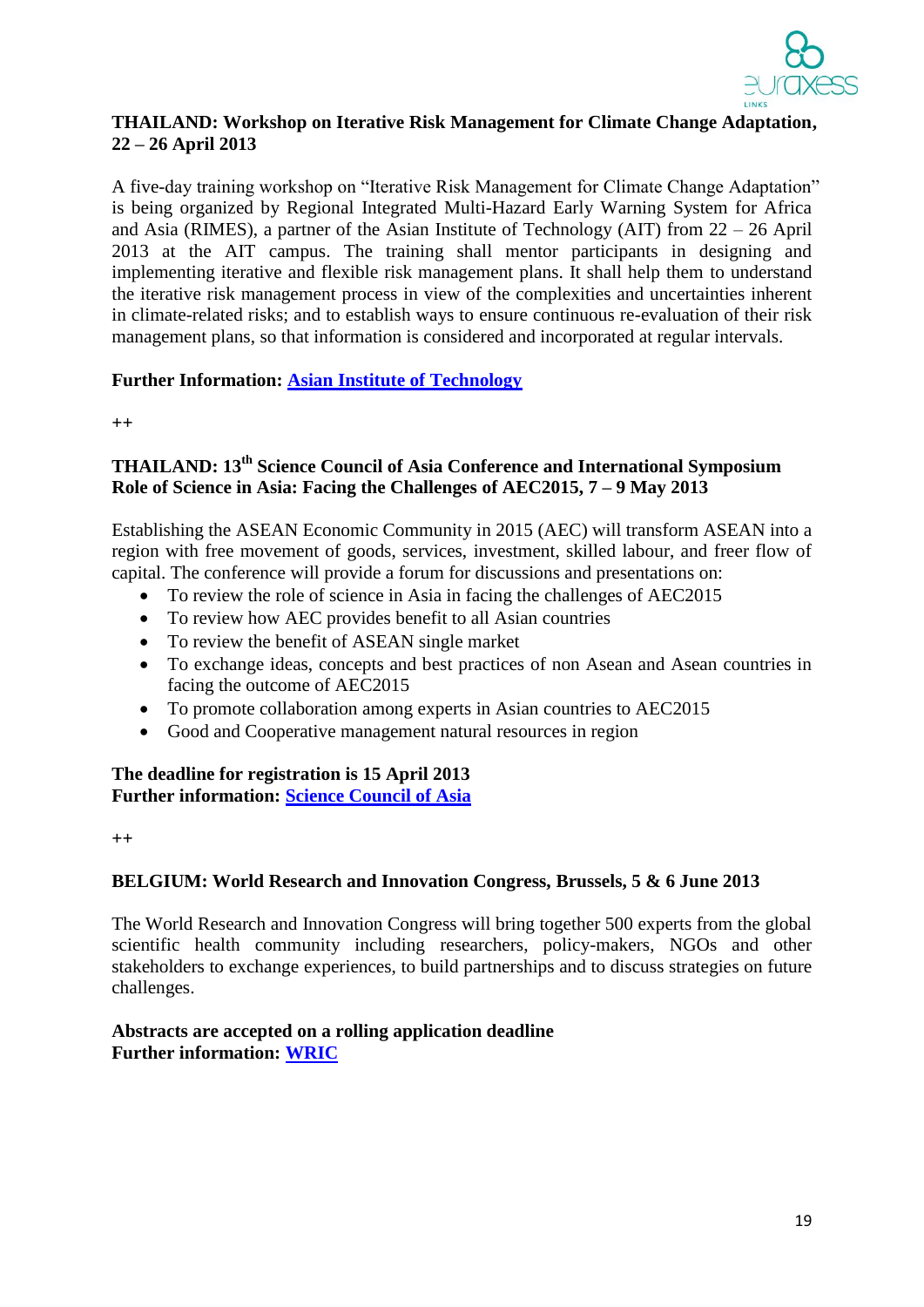

## **BELGIUM: The 1st International conference on Internet Science, Brussels, 10 & 11 April 2013**

The 1st international conference on Internet Science will be organized from April 10 to 11, 2013 in Brussels, under the aegis of the European Commission, by the EINS project, the FP7 European Network of Excellence in Internet Science. Hosted by the [Royal Flemish Academy](http://www.kvab.be/?lang=en)  [of Belgium for Science and the Arts,](http://www.kvab.be/?lang=en) this highly multidisciplinary conference combines Computer Science, Sociology, Art, Mathematics, Physics, Complex systems analysis, Psychology, Economics, Law, Political Science, Epistemology and other relevant disciplines. It will be the unique venue fostering dialogue among scholars and practitioners belonging to these disciplines. It will also provide the EINS Network of Excellence with an opportunity to interact with external stakeholders, detail project objectives and methodological approach, and showcase its first results.

#### **Further information: [Internet Science](http://internetscienceconference.eu/)**

**++**

## **DENMARK: 21st European Biomass Conference and Exhibition, Copenhagen, 3 – 7 June 2013**

For over 30 years now, the European Biomass Conference and Exhibition (EU BC&E) has combined a very renowned international Scientific Conference with an Industry Exhibition. The EU BC&E is held at different venues throughout Europe and ranks on top of the world's leading events in the Biomass sector. This EU BC&E is supported by European and international organizations such as the European Commission, UNESCO - United Nations Educational, Scientific and Cultural Organization, Natural Sciences Sector, WCRE - the World Council for Renewable Energy, EUBIA - the European Biomass Industry Association, and other organisations. The Technical Programme is coordinated by the European Commission, Joint Research Centre JRC. The Conference will discuss major issues for the biomass markets, in technical and business areas, from resource assessment to market and policy developments, drawing on leading experiences from all over Europe and worldwide. The event aims to encourage an international exchange of experience on policy, research and development, manufacturing and installation, and to be a showcase for the latest technologies.

# **Further information: [EU BC&E](http://www.conference-biomass.com/)**

**++**

### **FRANCE: International Workshop on Organic Matter Spectroscopy 2013 (WOMS 2013), 16 – 19 July 2013**

WOMS 2013 invites new contributions about the characterisation of dissolved organic matter in marine and inland waters using spectroscopic techniques, particularly fluorescence spectroscopy, coupled with advanced signal and image processing tools, such as improved data analysis, detection, clustering, separation, reconstruction, tracking and real-time monitoring. The purpose of WOMS 2013 is to present new and effective approaches in the area of fluorescence spectroscopy for the analysis of environmental data. It is also to be a meeting place for both the signal processing community and the environmental organic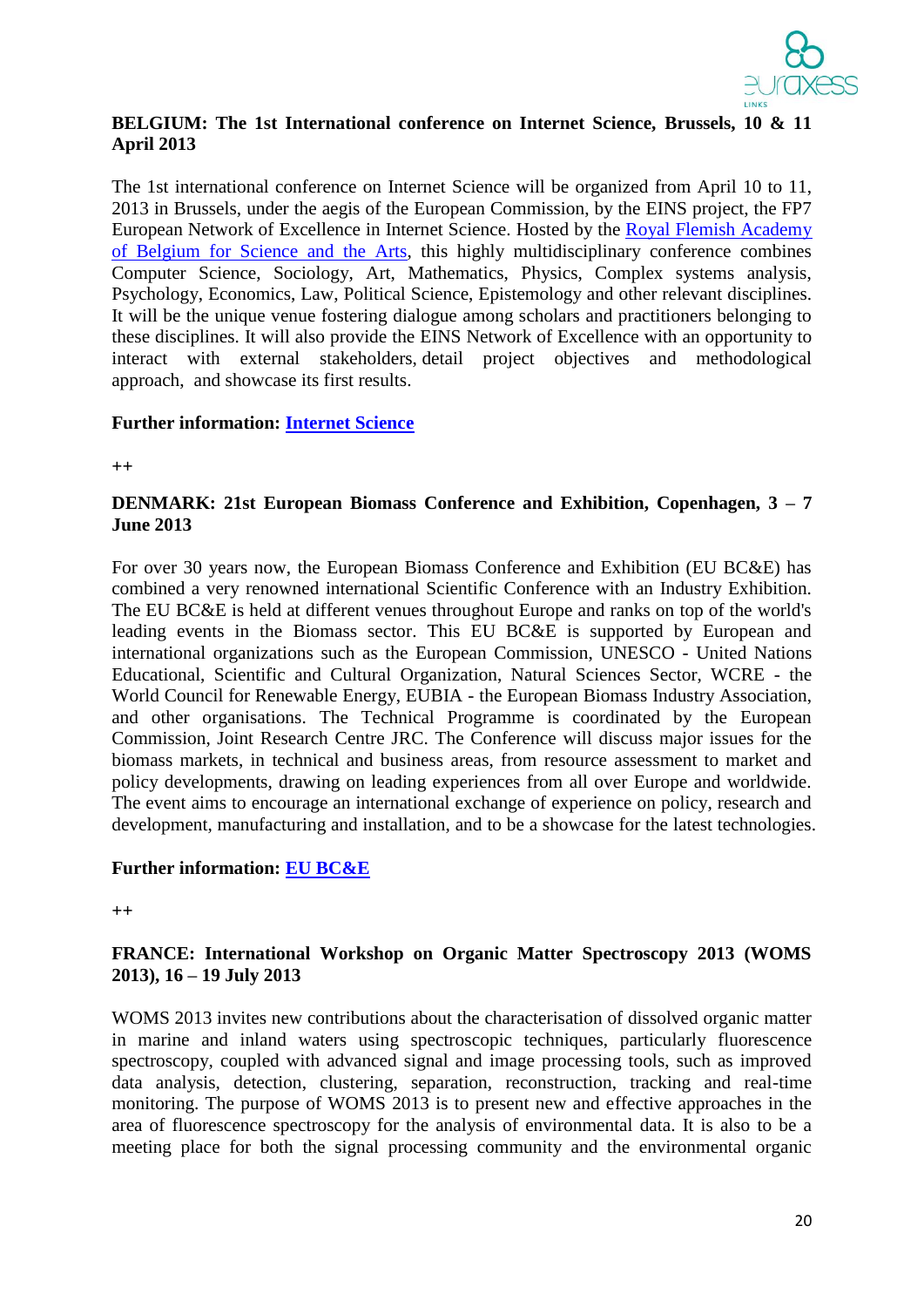

matter community in order to strengthen their dialogue and interaction towards a mutual scientific topic.

# **The deadline for electronic submission is 31 March 2013 Further information: [WOMS 2013](http://woms13.univ-tln.fr/)**

**++**

## **GERMANY: Graphene Week 2013, Chemnitz, 2 – 7 June 2013**

The 7th International Conference on the Fundamental Science of Graphene and Applications of Graphene-Based Devices (Graphene Week 2013) is devoted to the science and technology of graphene (atomically thin graphitic films – monolayers, bilayers, trilayers), investigation of its physical properties, advances in its growth and chemical processing, manufacturing graphene-based devices, and emerging applications of this new material. Organised by the Graphene Community for the Graphene Community, it focusses on sharing the latest developments across disciplinary borders and connecting the international graphene community. The Conference programme will include invited talks by leading experts, contributed talks by young talent and poster sessions.

#### **Further information: [Graphene](http://www.graphene-week.eu/)**

 $^{++}$ 

#### **GERMANY: Future Megacities in Action, Hamburg, 14 – 16 May 2013**

The international conference Future Megacities in Action will highlight good practice examples of energy and climate efficient urbanisation from Asia, Africa and America, set against the European background. It will feature the results of the research programme "Future Megacities" funded by the German Federal Ministry of Education and Research since 2005: technical, social and economic solutions developed by participating bilateral and transdisciplinary research teams for and with cities. It will also present innovative approaches taken in other cities that stand out in their efforts towards achieving greater sustainability. Spotlights on urban challenges and needs, workshops and a market place will provide insights into model solutions, products and tangible results.

#### **Early registration closes on 28 March 2013. Further information: [Mega Cities](http://www.future-megacities-2013.org/home.html)**

**++**

#### **SPAIN: Cleantech Forum Europe 2013 - Re-imagining Cleantech: Unlocking Growth in an Open Innovation World, Bilbao, 16 – 18 April 2013**

The Cleantech Forum Europe is a high-value annual meeting with a global scope, organised by Cleantech Group®, whose focus is on clean technology innovation. The Cleantech Forum Europe promotes contact with the main European leading regions in technological innovation and is oriented towards creating business and investment opportunities among the different international players. This year, the Cleantech Forum Europe 2013 comes to Bilbao in order to boost business opportunities between local and international actors of clean technologies, and also to strengthen the Basque cleantech ecosystem. Last year, over 120 investors attended,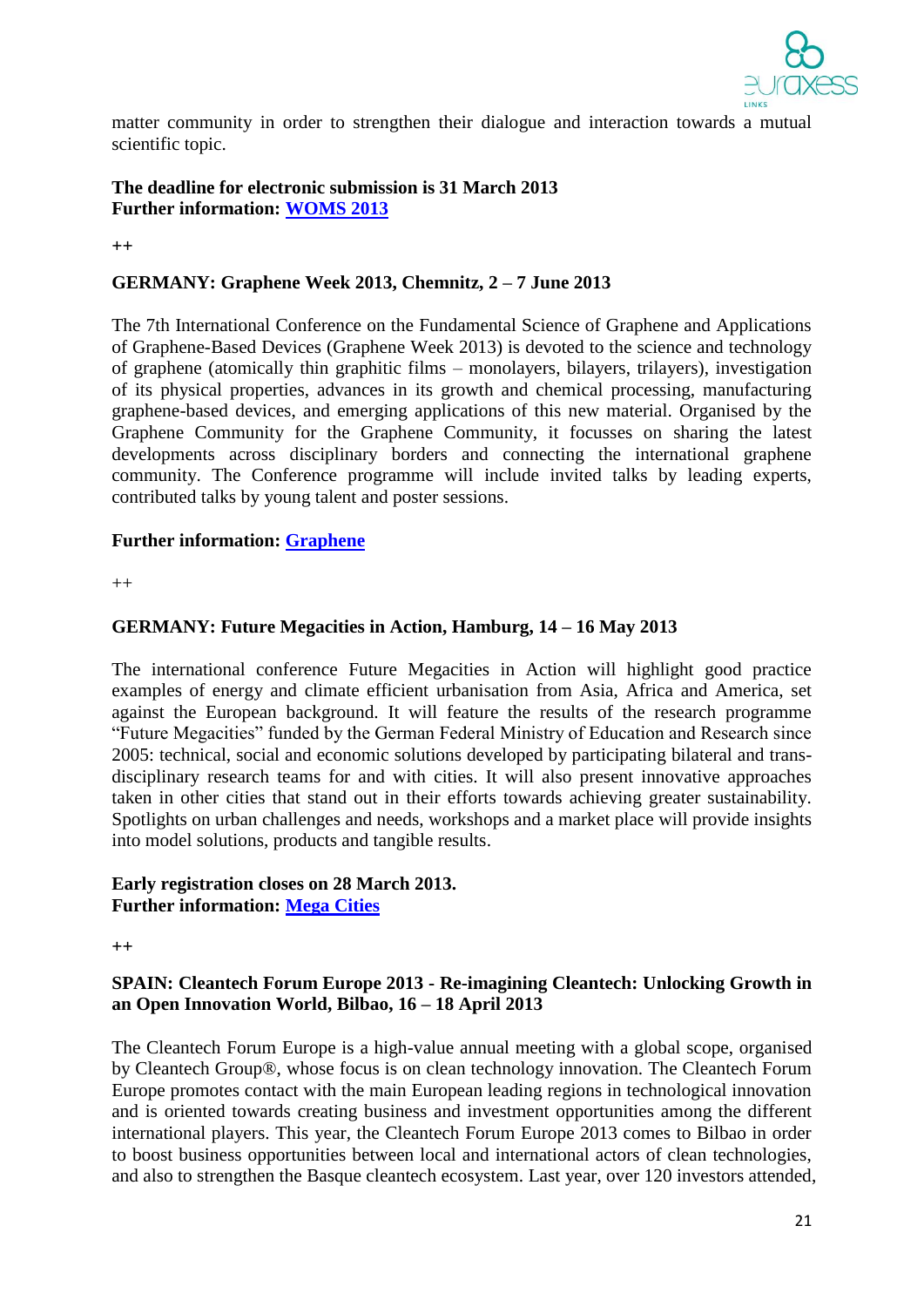

collectively accounting for over \$400 million in investment in 60 companies over the previous 12 months.

## **Further Information: [Cleantech](http://events.cleantech.com/europe/)**

**++** 

# **SPAIN: CONCORDi-2013: 4th European Conference on Corporate R&D and Innovation, Seville, 26 & 27 September 2013**

The 4th European Conference on Corporate R&D and Innovation (CONCORDi-2013) will focus on "Financing R&D and innovation for corporate growth in the EU: Strategies, drivers and barriers". It will take place from 26 to 27 September 2013 at the premises of the JRC's Institute for Prospective Technological Studies (JRC-IPTS) in Seville, Spain. The two-day programme will address the financial challenges affecting the link between innovation and growth of European companies.

### **Further information: [CONCORDi-2013](http://iri.jrc.ec.europa.eu/concord/2013/index.html)**

**++**

# **SPAIN: Fifth International Conference on Environmental, Industrial and Applied Microbiology - BioMicroWorld2013, Madrid, 2 – 4 October 2013**

BioMicroWorld2013 will bring together researchers, engineers and scientists in the fields of industrial microbiology, biotechnology, environmental sciences, agriculture, food and medical microbiology, and other related fields, to communicate current research priorities and progress in those fields, and to identify new research approaches.

**Deadline for abstract submission**: 2 July 2013 for oral presentations and 30 July 2013 for poster/virtual presentations

#### **Further information: [BioMicroWorld2013](http://www.biomicroworld2013.org/)**

**++**

#### **SWITZERLAND: Environment and Health – Bridging South, North, East and West, Basel, 19 – 23 August 2013**

The ISEE (International Society for Environmental Epidemiology), ISES (International Society of Exposure Science), and the ISIAQ (International Society of Indoor Air Quality and Climate) invite you to the 2013 conference in Basel, hosted by the Swiss Tropical and Public Health Institute (SwissTPH). The conference aims at presenting recent scientific achievements in the field of exposure science and environmental health from all relevant disciplines and covering a broad range of topics. It is the place where scientists from all continents will meet. This is the first-ever joint conference of three leading scientific societies dedicated to improving public health.

The conference will feature – among other issues – the following key topics:

- Assessing exposure to indoor and ambient air pollution, noise, chemicals, toxic waste and electromagnetic fields and evaluating long term health impact
- Methodological challenges for global environmental epidemiology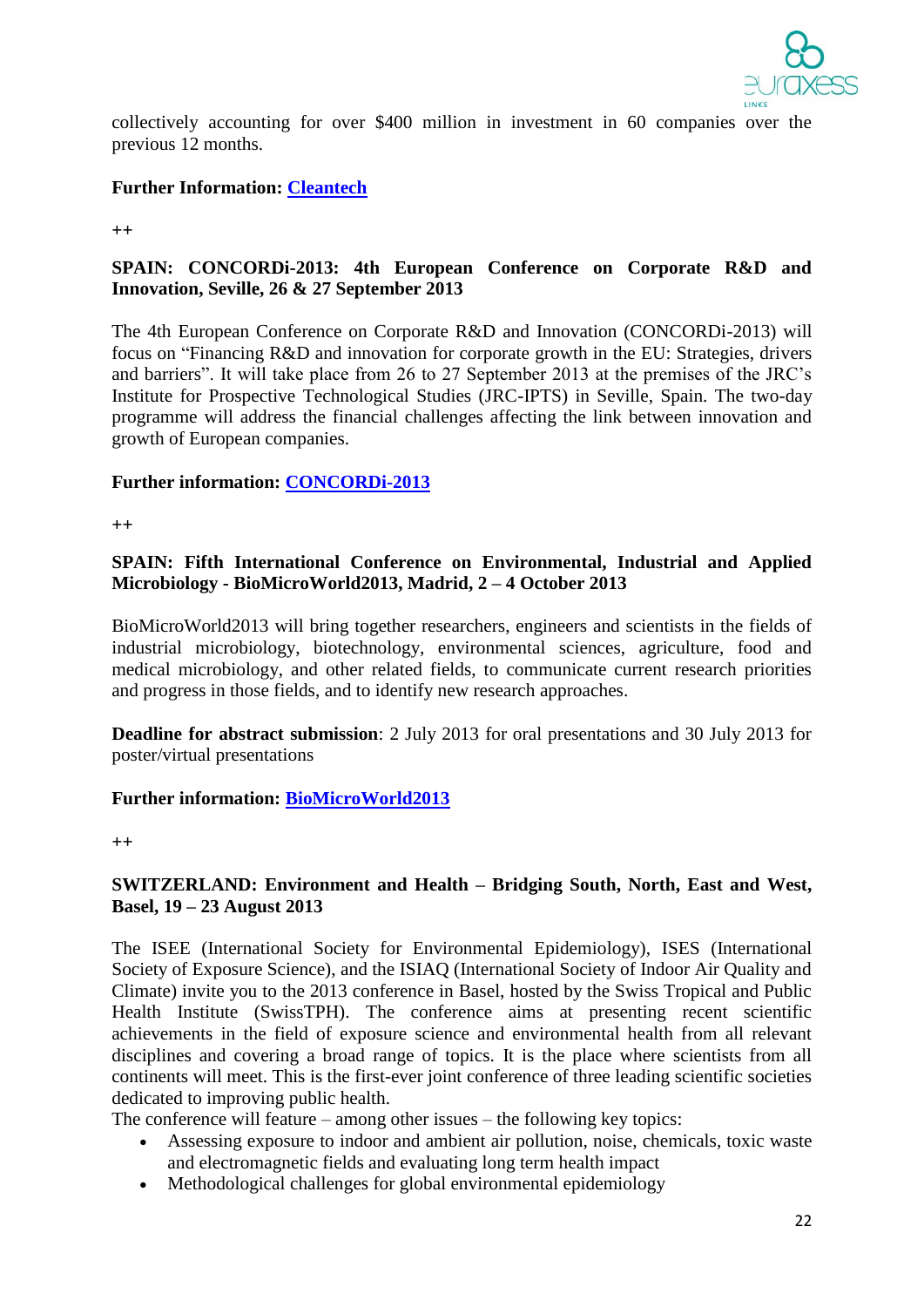

- Environmental risks in the context of rapid urbanization in resource-poor settings
- Environmental susceptibility and resilience due to genes, co-morbidities, and sociocultural and socio-economic factors
- Life course environmental epidemiology
- Linking science and policy through impact assessment
- Indoor and outdoor environmental interventions to improve health
- Water, sanitation and health linkages
- Linkages between agriculture, environment and diseases of poverty Effect of climate change and climate variability on environment and health
- Health impacts of natural resources development and management (e.g. extractive industry, water-resource developments)

### **Further Information: [Environment and Health](http://www.ehbasel13.org/index.php)**

# **7. RESOURCES**

# **Latest Calls**

You can always find the latest calls on the newly set up [Research Participant Portal.](http://ec.europa.eu/research/participants/portal/page/fp7_calls)

#### **International Cooperation Activities**

The portal of the European Commission's International Cooperation Activities at <http://ec.europa.eu/research/iscp/>

#### **Become an Expert Evaluator for FP7**

The website to register as an expert for research activities is available on CORDIS. The call for experts is open both for individuals and for organizations.

Source: [CORDIS](http://ec.europa.eu/research/participants/portal/page/experts;efp7_SESSION_ID=4XL2RkST2FLgVM1RTQDnG7X7ln2B2vLkVLtTMTZ30WsLhjyQ1JLL!1910695525)

#### **Other Research Career Sites**

The Chronicle of Higher Education Careers Service: <http://chronicle.com/jobs/> Find A Postdoc: <http://www.findapostdoc.com/> Find Scholarships in Europe:<http://www.scholarshipportal.eu/> Find PhDs in Europe: <http://www.phdportal.eu/> Academic Jobs EU: [http://www.academicjobseu.com](http://www.academicjobseu.com/) Euro Science Jobs: <http://www.eurosciencejobs.com/> The European Job Mobility Portal:<http://ec.europa.eu/eures/home.jsp?lang=en> EMBO excellence in life sciences: [http://www.embo.org](http://www.embo.org/) EuroBrussels:<http://www.eurobrussels.com/> Jobs at ITER:<http://www.iter.org/jobs> Nature.jobs: <http://www.nature.com/naturejobs/index.html> Jobs.ac.uk: [www.jobs.ac.uk](http://www.jobs.ac.uk/) Research Jobs in Germany: [Research-in-Germany.de](http://www.research-in-germany.de/main/29402/research-career-in-germany.html) [Scholarship Database of the German Academic Exchange Service \(DAAD\)](http://www.daad.de/deutschland/stipendium/en/)